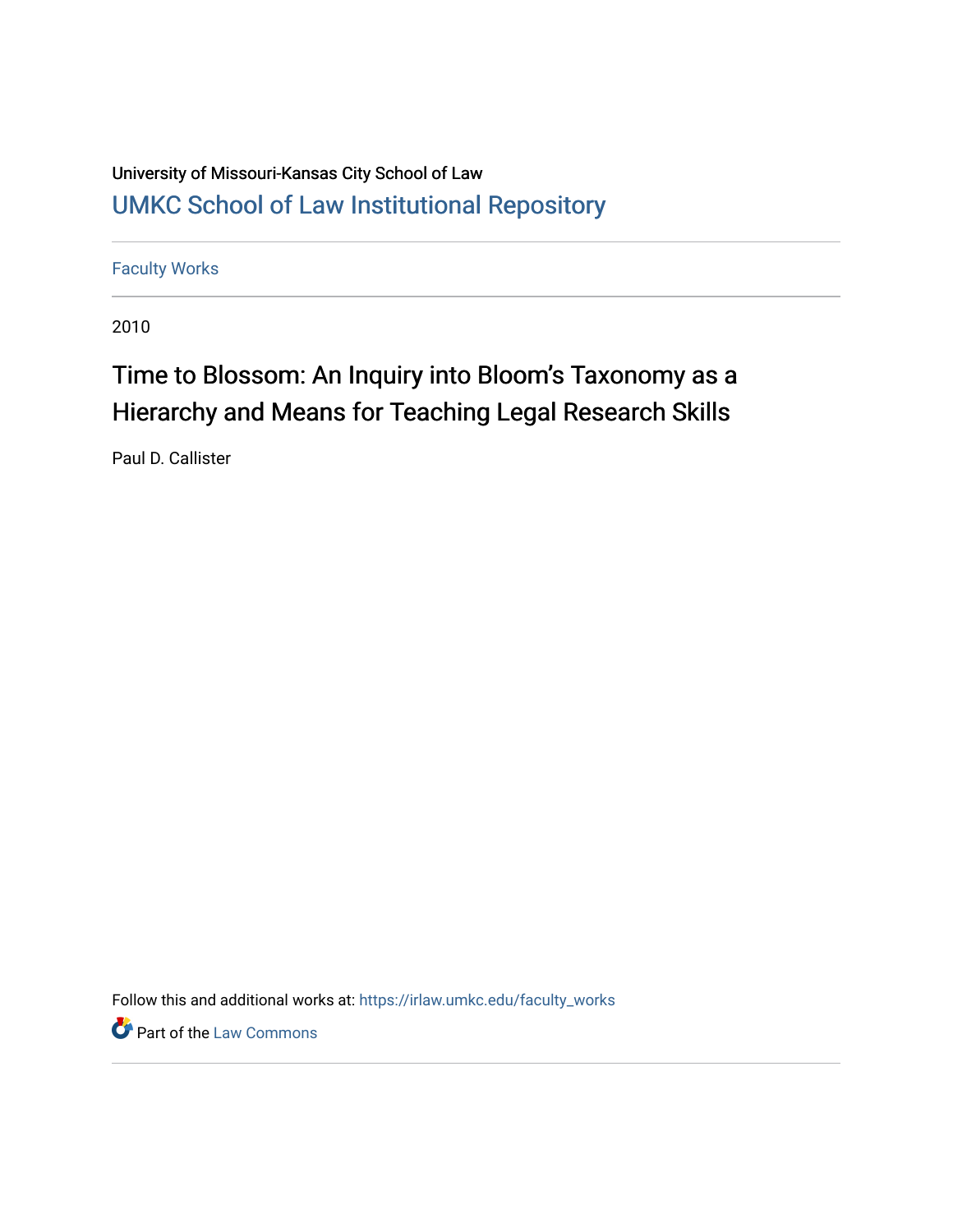# **Time to Blossom: An Inquiry into Bloom's Taxonomy as a Hierarchy and Means for Teaching Legal Research Skills**\*

Paul D. Callister\*\*

*Pedagogy requires both a theory and a consistent method of implementation. While the literature of law librarianship abounds in suggestions and descriptions about how legal research is being taught, it lacks sufficient consideration of pedagogical theory from the field of education. In light of the Carnegie Report, and efforts at comprehensive curriculum reform, the time is ripe for law librarianship to develop a comprehensive and properly grounded pedagogy for legal research instruction. This paper proposes and illustrates adapting Bloom's Taxonomy as a means to identify legal research skills, prioritize objectives, and organize course curricula.*

Pedagogy—the theory or principles of education; a method of teaching based on such a theory.<sup>1</sup>

#### **Introduction**

¶1 Pedagogy includes both a theory and a method "based on such a theory."2 While the literature in our field boasts considerable description of various methods for teaching legal research, noticeably absent is any theory drawn from leading pedagogues or educational theorists, particularly from outside of law and librarianship. As a result, law librarianship has an overabundance of descriptive literature about teaching methods (mostly, what we do at our respective schools) without significant basis in pedagogical theory. Having built our house without a foundation, the whole structure is suspect.

¶2 There never has been a more opportune moment for law librarianship to invest in developing a comprehensive pedagogy for legal research instruction. In

<sup>\*</sup> © Paul D. Callister, 2010.

<sup>\*\*</sup> Director of the Leon E. Bloch Law Library and Associate Professor of Law, University of Missouri–Kansas City, Kansas City, Missouri. I presented this article at the Conference on Legal Information: Scholarship and Teaching*,* held at the University of Colorado Law School on June 21–22, 2009. It follows my own recently published challenge to the profession to create a Bloom's taxonomy for legal research instruction. *See infra* note 14. I wish to acknowledge all of the constructive criticism of the participants of the Boulder conference, which helped refine this article. In addition, I must emphatically thank Barbara Bintliff, the law library director at the University of Colorado, for her insights and criticisms, and for persuading me to write again on this important subject.

<sup>1.</sup> Oxford English Dictionary (Draft Revision Sept. 2009), http://dictionary.oed.com (subscription required for access).

<sup>2.</sup> *Id*.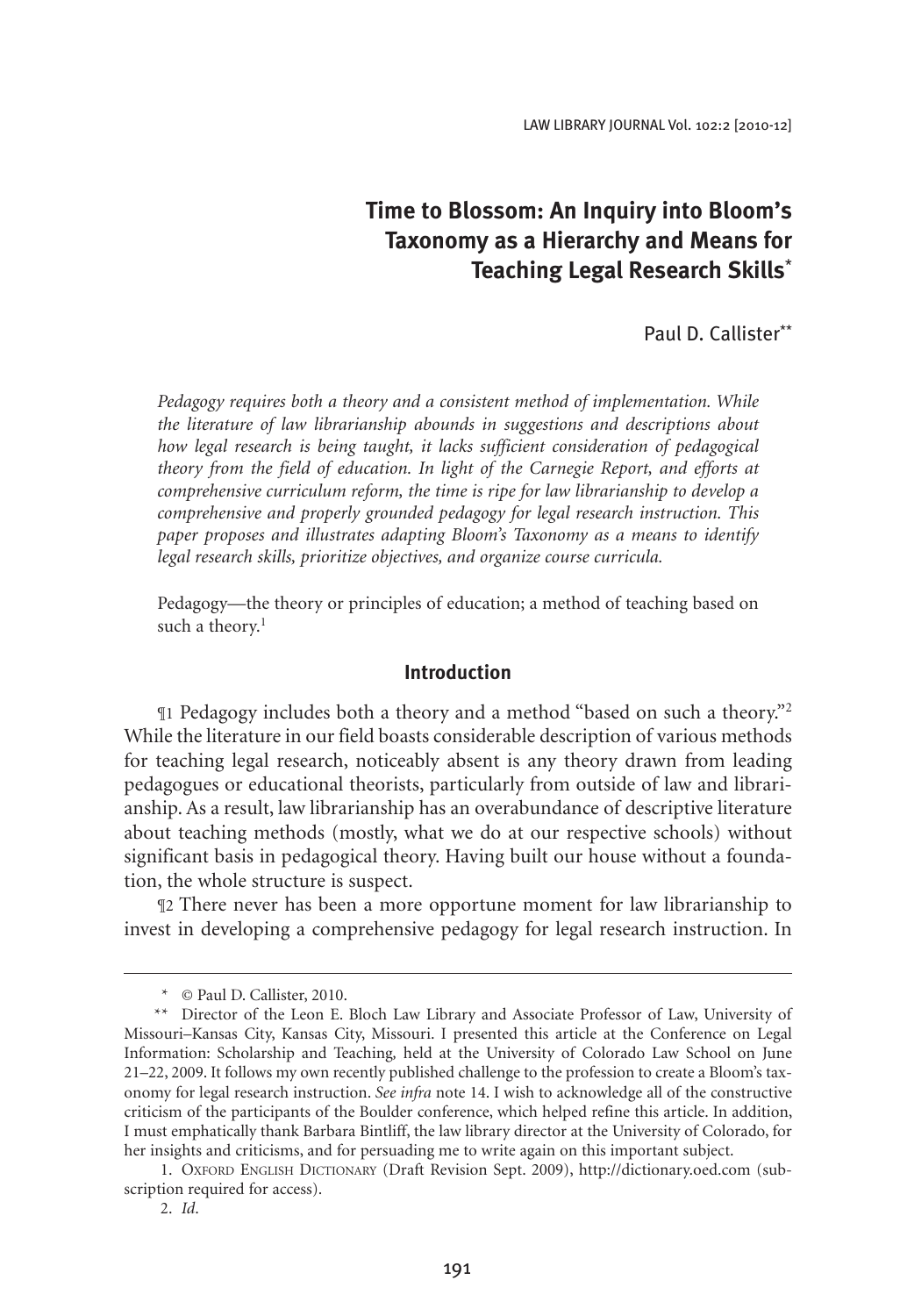2008, Harvard Law School dedicated an issue of its alumni magazine to "Curriculum Version 2.0."3 The new curriculum calls for "creative thinking and the ability to draw from a variety of resources in order to solve real-life legal problems of the sort that a lawyer might encounter in practice."<sup>4</sup> These skills are considered necessary in addition to traditional analytical skills. The 2007 Carnegie Foundation report, entitled *Educating Lawyers: Preparation for the Profession of Law*, also calls for an "integrative model" of legal education stressing as one of its three components "[i]ntroduction to the several facets of practice included under the rubric of lawyering . . . ."<sup>5</sup> and reiterates the MacCrate Report's call for problem-solving, legal research, and other lawyering skills.<sup>6</sup> The call for curriculum reform, as now being taken up by Harvard and other schools, should be viewed as a not-to-be missed opportunity for law librarianship to establish its pedagogy, which, optimistically, may embed legal research instruction into current efforts for curriculum reform.

¶3 To take advantage of this opportunity for pedagogical development, our profession will need some new attitudes toward scholarship. A new law librarian at the University of Texas, Nolan Wright, recently voiced dismay at the paucity of scholarly discourse on the pedagogy of legal research instruction:

If a newcomer can be so bold, it is the author's impression, based on the literature survey . . ., that if librarians want to participate more fully in and make more of a difference in the state of legal research education, then we will need to reconsider some aspects of our professional culture. Specifically, we need to be willing to engage in intellectual dialogue with one another, through peer-reviewed publications, . . . and actually discuss and not only cite to each others' scholarship and opinions.7

In the words of Mattie Ross, "Hurray to the man from Texas!"8 May more new librarians have the confidence to speak so frankly.

¶4 Wright is *right*: there has been far too little scholarly engagement on the underlying pedagogy at the heart of legal research instruction. To correct this deficiency, the profession needs to open a dialogue, and this article proposes adapting Bloom's Taxonomy as a common schema for that collaborative effort.<sup>9</sup>

3. Special Section, *Curriculum Version 2.0: A New Blueprint for Legal Education*, Harv. L. Bull., Winter 2008, at 17–41.

7. Nolan L. Wright, *Standing at the Gates: A New Law Librarian Wonders About the Future Role of the Profession in Legal Research Education*, 27 Legal Reference Services Q. 305, 306–07 (2008).

8. TRUE GRIT (Paramount Pictures 1969).

9. A schema is an "organized representation of things or events that guide a person's thoughts and actions." *See Types of Thinking: Expert and Novice Thinking*, Encyclopædia Britannica Online, http://www.search.eb.com/eb/article-275929 (last visited Apr. 1, 2010) (subscription required for

<sup>4.</sup> Elaine McArdle, *A Curriculum of New Realities*, Harv. L. Bull., Winter 2008, at 18, 21–22.

<sup>5.</sup> William M. Sullivan et al., Educating Lawyers: Preparation for the Profession of Law 194 (2007).

<sup>6.</sup> *Id*. at 174; *see also* Am. Bar Ass'n Section of Legal Educ. & Admissions to the Bar, Legal Education and Professional Development—An Educational Continuum: Report of the Task Force on Law Schools and the Profession: Narrowing the Gap 138–40 (1992) (MacCrate Report). "It can hardly be doubted that the ability to do legal research is one of the skills that any competent legal practitioner must possess." *Id*. at 163. *But see* Richard A. Leiter, *The Missing Lawyering Skill*, AALL Spectrum, July 2008, at 22, 22. ("[L]egal research instruction gets almost no mention anywhere in [*Educating Lawyers*]. There is not a single reference to legal research in the index. Legal research is rarely mentioned as a lawyering skill.")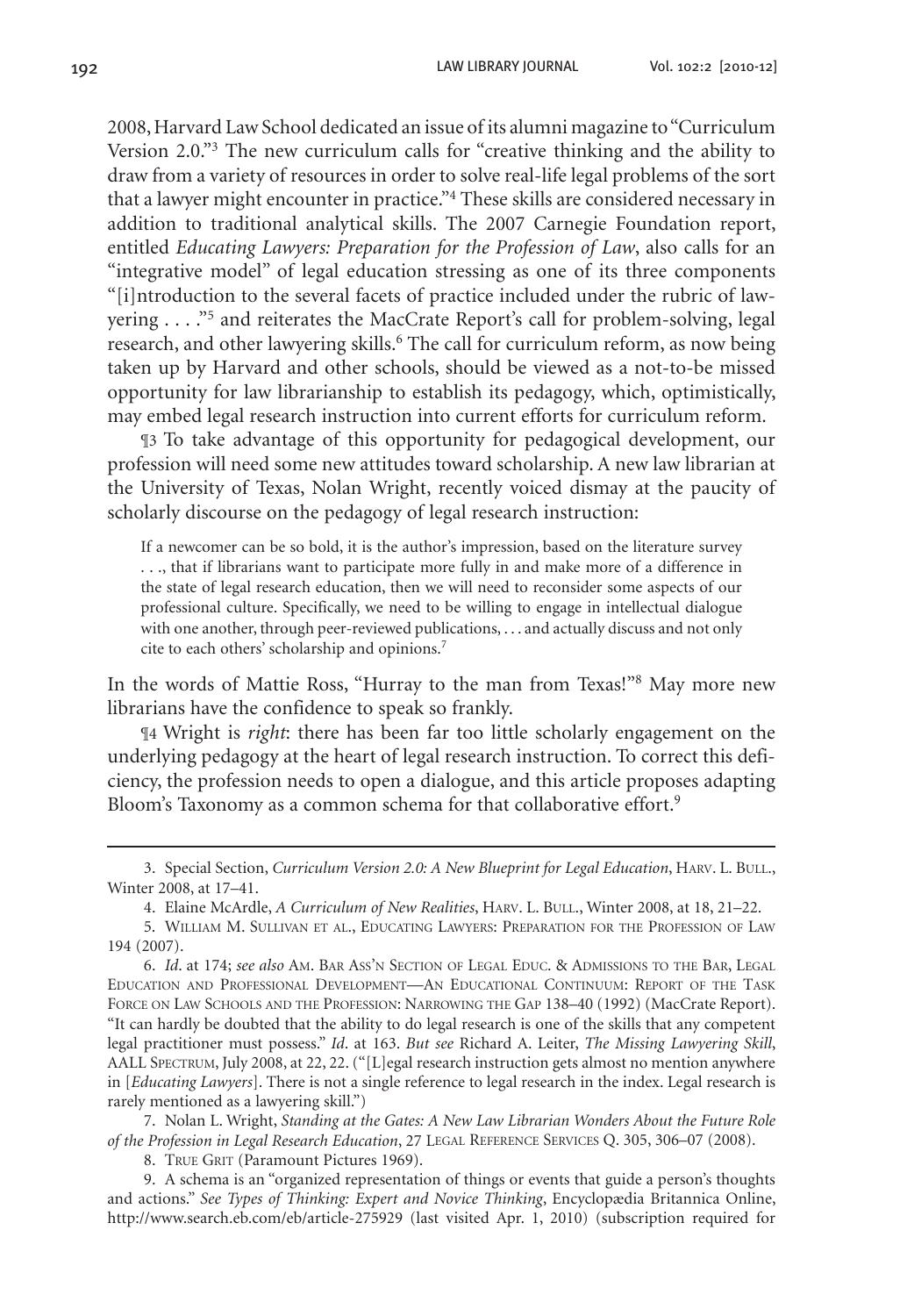¶5 In this article, I briefly review the literature from law librarianship and legal education on pedagogy and research instruction, and then present Bloom's taxonomy, borrowing from the field of education. I adapt the taxonomy, as a minimal schema, to order legal research skills. Finally, I present a comprehensive illustration of how the taxonomy might be applied in instructional design to suggest and organize learning activities and assessment. I conclude, much as Wright began, by calling upon the profession to engage in a collective effort to establish a common pedagogy, based upon sound educational theory.

#### **A Search for Pedagogy—A Brief Review of the Literature**

¶6 In the spirit of scholarly exchange, I must return to Wright, and like him, look for evidence of scholarly development of pedagogy within the profession. Wright correctly identifies the only notable serious exchange on pedagogy as that surrounding the Wrens vs. Berring and Vanden Heuvel debates, which took place in the late 1980s.<sup>10</sup> As a new librarian, I had reviewed the debates in detail in 2003.<sup>11</sup> At that time, and with the bright-eyed enthusiasm of the newly-converted librarian, I presumed to call upon the profession to engage in more meaningful discussion. However, according to Wright, "few have taken up [the] call and responded in scholarly writings of their own.... [, illustrating] the basis for this author's concern about the lack of publicly aired scholarly dialogue within the profession, let alone between the profession and other disciplines."12 The lack of dialogue has contributed to the failure to establish a pedagogy grounded both in educational theory and a methodology based upon such theory.

¶7 Beyond a lack of dialogue on the subject, others have noticed the failure to develop a serious pedagogy.13 True, AALL has produced *Core Legal Research* 

11. Paul Douglas Callister, *Beyond Training: Law Librarianship's Quest for the Pedagogy of Legal Research Education*, 95 Law Libr. J. 7, 11–22, 2003 Law Libr. J. 1, ¶¶ 8–33.

12. Wright, *supra* note 7, at 322–23.

access). In this instance, Bloom's taxonomy is a schema that can guide legal research instructors to teach and assess common sets of skills. Throughout this article, I use the term the technical term "schema," or "schemata" for the plural, but I mean it in the broadest sense to include mental construct, conceptual framework, paradigm, taxonomy, and heuristic.

<sup>10.</sup> For the uninitiated, the debate consisted of a series of exchanges following the publication of an initial article by the Wrens in 1988. *See* Christopher G. Wren & Jill Robinson Wren, *The Teaching of Legal Research*, 80 Law Libr. J. 7 (1988) [hereinafter Wren & Wren, *Teaching of Legal Research*]; Robert C. Berring & Kathleen Vanden Heuvel, *Legal Research: Should Students Learn It or Wing It?* 81 Law Libr. J. 431 (1989) [hereinafter Berring & Vanden Heuvel, *Learn It or Wing It?*]; Christopher G. Wren & Jill Robinson Wren, *Reviving Legal Research: A Reply to Berring and Vanden Heuvel*, 82 Law Libr. J. 463 (1990); Robert C. Berring & Kathleen Vanden Heuvel, *Legal Research: A Final Response*, 82 Law Libr. J. 495, 495 (1990). *See also* Wright, *supra* note 7, at 320–23 (reviewing the debate).

<sup>13.</sup> Maureen F. Fitzgerald, *What's Wrong with Legal Research and Writing? Problems and Solutions*, 88 Law Libr. J. 247, 271 (1996) ("It has been suggested that part of the reason skills have been slow to enter the school curriculum is the lack of theory-based research on skills."); Julie Macfarlane, *Look Before You Leap: Knowledge and Learning in Legal Skills Education*, 19 J.L. & Soc'y 293, 294 (1992) ("An unfortunate dimension of the current context of curriculum change is the serious dearth of theoretical (rather than purely descriptive) literature in this area").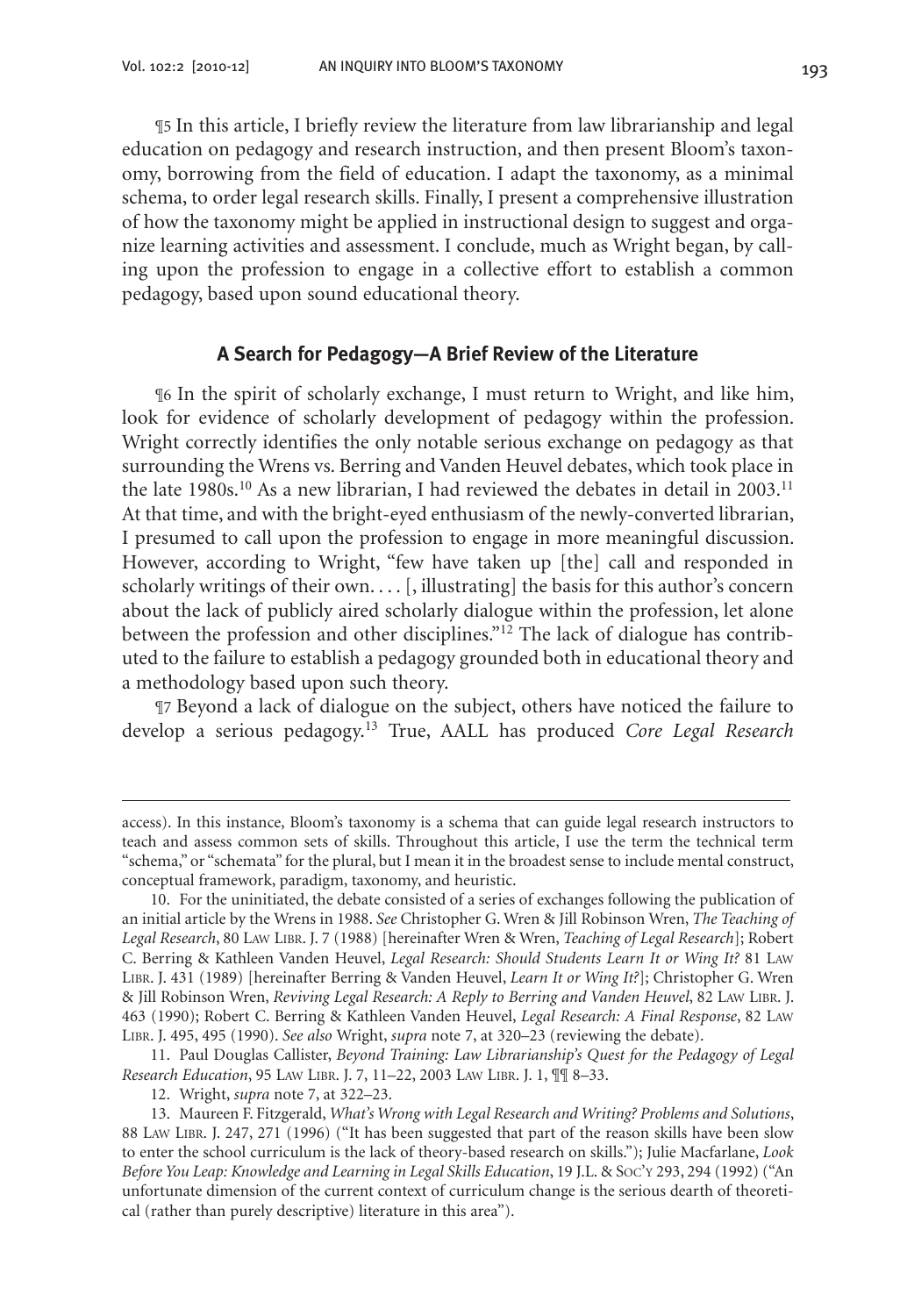*Competencies.*14 It is a weighty and detailed document, identifying everything a lawyer should know about legal resources and how to use them. The intent behind the document was to respond to the MacCrate Report by articulating the knowledge, skills, and values necessary to do legal research. While valuable for other reasons, *Core Legal Research Competencies* does not offer a comprehensive pedagogy for guidance to instructors because it proffers neither theory nor methodology for instruction or learning. Rather, *Core Legal Research Competencies* is a comprehensive bibliography of resources. In fairness, it serves a different purpose, articulating what attorneys should know about research resources.<sup>15</sup>

¶8 But what is the underlying evidence, beyond subjective opinion, that law librarianship's literature lacks sufficient scholarly depth with respect to pedagogical theory? It is time to look more closely at our scholarly literature.

¶9 Of the twenty-five articles listed in *The Essential* Law Library Journal, four address how to teach legal research.16 The first article, by Fredrick Hicks, describes how legal bibliography is taught at Columbia, but without reference to any theoretical pedagogy.17 The second, by Theodore Potter, challenges a list of assumptions

In August of 2009, subsequent to the presentation of this article at the Boulder conference, the American Association of Law Libraries (AALL) formed a Joint Committee on Articulation of Law Student Information Literacy. On Oct. 7, 2009, the committee released draft standards for comment among the Academic Law Libraries Special Interest Section (ALL-SIS) and also submitted them to AALL's Executive Board. *See* E-mail from Kumar Percy Jayasuriya, Member, AALL Joint Committee on Articulation of Law Student Information Literacy, to ALL-SIS listserv (Oct. 6, 2009, 1:22 pm CST) (on file with author). While subject to limited distribution, and not ready for formal citation, these draft standards are generally organized around (1) identifying appropriate resources, (2) accessing appropriate information, (3) evaluating information and its sources, (4) applying the information effectively, and (5) understanding relevant ethical issues pertaining to research. These standards track a statement produced by the Boulder conference. *See* The Boulder Statement on Legal Research Education, posting of Joe Hodnicki to Law Librarian Blog, http://lawprofessors.typepad .com/law\_librarian\_blog/2009/08/the-boulder-statement-on-legal-research-education.html (Aug. 25, 2009). While the Joint Committee's draft standards are a significant step forward, unlike the Boulder Statement and the approach taken in this article, the committee focuses on information resources and strategies, rather than also giving due consideration to the analysis of the research problems themselves, and the higher-level thinking skills that accompany such analysis. *See* Paul D. Callister, *Thinking Like a Research Expert: Schemata for Teaching Complex Problem-Solving Skills*, 28 Legal Reference Services Q. 31 (2009) (illustrating the need for teaching higher-level thinking skills).

15. Core Legal Research Competencies*, supra* note 14, at 15 ("To determine if a decision has been effected (sic) by judicial action, a competent lawyer should know that Shepard's Citations provide access to case currency."); 24 ("Every lawyer should be familiar with the distinctions between the session laws passed by legislatures and the codified version of those session laws."); 51 ("The lawyer should know the precedential value of administrative materials . . . ."); 101 ("The competent lawyer should be able to exercise judgment in choosing manual or electronic tools . . . .").

<sup>14.</sup> Research Instruction Caucus, Am. Ass'n of Law Libraries, Core Legal Research Competencies: A Compendium of Skills and Values as Defined in the ABA's MacCrate Report (Ellen M. Callinan ed., 1997), *available at* http://www.aallnet.org/sis/ripssis/PDFs/core.pdf [hereinafter Core Legal Research Competencies].

<sup>16.</sup> Frank G. Houdek, *The Essential* Law Library Journal, 100 Law Libr. J. 137, 2008 Law Libr. J. 6.

<sup>17.</sup> Frederick C. Hicks*, Instruction in Legal Bibliography at Columbia University Law School*, 9 Law Libr. J. 121 (1916).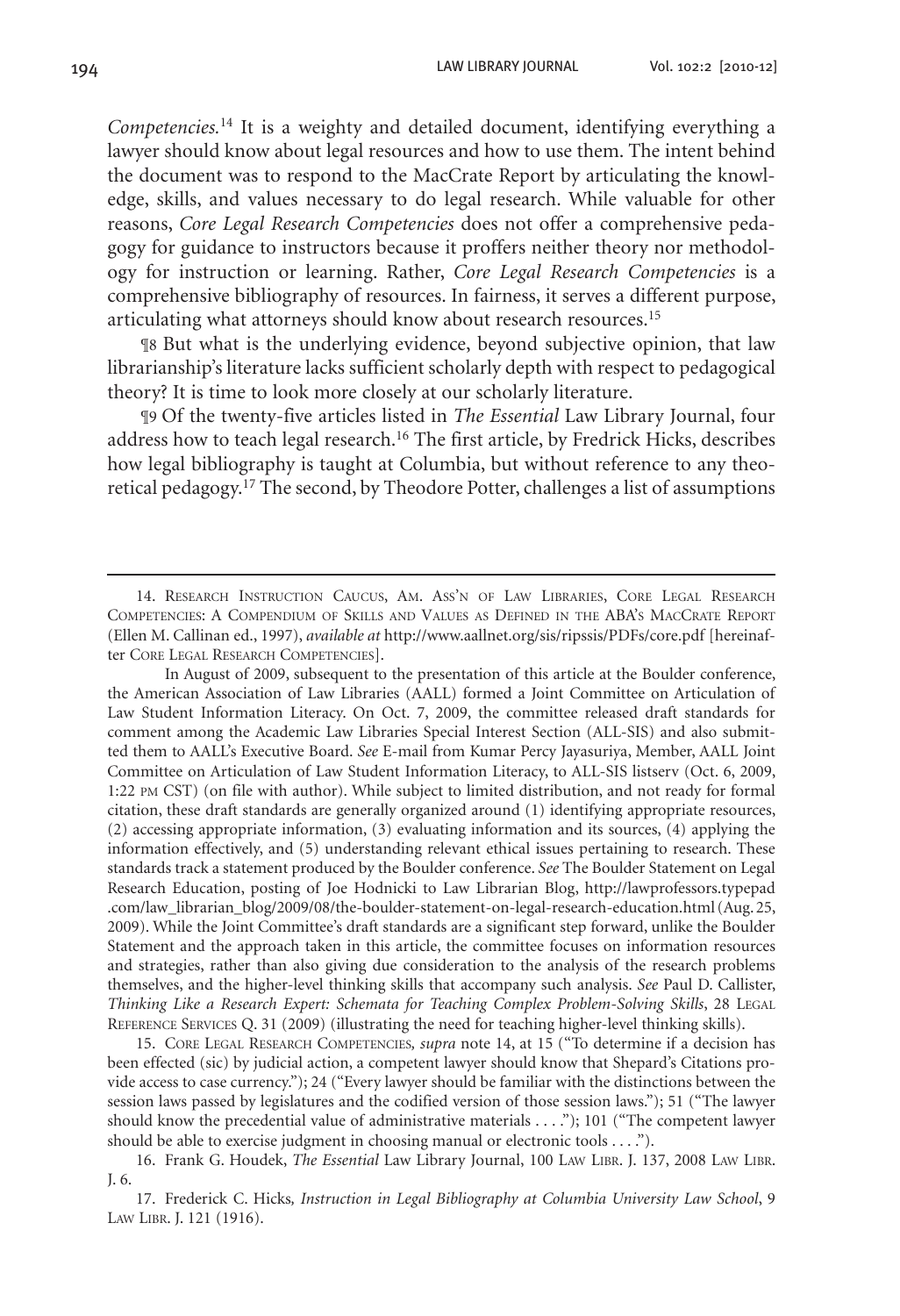about teaching print first.<sup>18</sup> His arguments are largely based upon practical experience and the changing information environment.

¶10 The last two of the four articles from *The Essential* Law Library Journal that are relevant to legal research instruction, the Wren vs. Berring and Vanden Heuvel articles, do get to pedagogy. The Wrens articulated the need to contextualize instruction and utilize frameworks.<sup>19</sup> They did this under a heading entitled, "Joining the Academic Mainstream," referring to legal academia, and by arguing: "Legal research instruction lends itself as readily as any substantive law course to using functional frameworks analogous to those that make other law school courses effective  $\dots$ <sup>20</sup> Rather than directly connecting their methods to pedagogical theory from the field of education, the Wrens proposed teaching legal research courses more like substantive law courses, and recognized the need for conceptual frameworks. The closest the Wrens came to grounding their ideas in pedagogical theory was to cite Robert Redmount's *A Conceptual View of Legal Education*. 21 Redmount's article is built upon solid pedagogical theory, $^{22}$  but its connection to our field through the Wrens is fairly minimal and attenuated. The last of the four articles from *The Essential Law Library Journal*, Berring and Vanden Heuval's article,<sup>23</sup> includes a robust defense of Hicks, $24$  and a valuable description of their own work.<sup>25</sup> Nonetheless, my review of their thoughtful article does not reveal a deep connection to pedagogical theory beyond their own practical experience and a restatement of Hicks.

¶11 Other than the "essential" reading list, there are a few notable exceptions in the literature that do more than tangentially address pedagogy. Those that do are chiefly concerned with "learning styles."26 While consideration of learning styles is important, it is not the whole of pedagogy.

22. *See* Redmount, *supra* note 21, at 130 n.3 (citing educational philosopher, Mortimer Adler); 131–32 nn.4–7 (citing Dewey, Locke, Piaget, and Bruner, Goodnow, and Austin).

24. *Id.* at 432–37.

25. *Id.* at 441–48.

26. *See*, *e.g*., Eileen B. Cohen, *Teaching Legal Research to a Diverse Student Body*, 85 Law Libr. J. 583 (1993). However, Professor Cohen acknowledges:

<sup>18.</sup> Theodore A. Potter, A *New Twist on an Old Plot: Legal Research is a Strategy, Not a Format*, 92 Law Libr. J. 287, 2000 Law Libr. J. 25.

<sup>19.</sup> *See* Wren & Wren, *Teaching of Legal Research*, *supra* note 10, at 20.

<sup>20.</sup> *Id.* at 24.

<sup>21.</sup> Wren & Wren, *Teaching of Legal Research*, *supra* note 10, at 18 n.34 ("'Learnability' requires that subject matter material conform to properties of logic and intellect. This means that form, sequence and organization are important in each of the complexes of materials to be observed." (quoting Robert S. Redmount, *A Conceptual View of Legal Education*, 24 J. Legal Educ. 129, 140 (1971–1972))). The Wrens also cite Thomas Kuhn for support of the need for paradigms (schema) as a condition of perception. *Id.* at 55 n.156 (citing THOMAS KUHN, THE STRUCTURE OF SCIENTIFIC Revolutions 113 (2d ed. 1970)). However, Kuhn was really a scientific historian, rather than a pedagogue. *See Kuhn, Thomas S.*, 7 The New Encyclopædia Britannica 27 (15th ed. 2007).

<sup>23.</sup> Berring & Vanden Heuvel, *Learn It or Wing It?*, *supra* note 10.

Surprisingly . . . few articles in the law library literature discuss improving teaching methods by incorporating an understanding of the different learning styles of students. One article presents several learning styles and provides a broad overview of the application of these modes to teaching in general. No article addresses differences in learning styles of students in the increasingly diverse student population as a method of improving the teaching of legal research.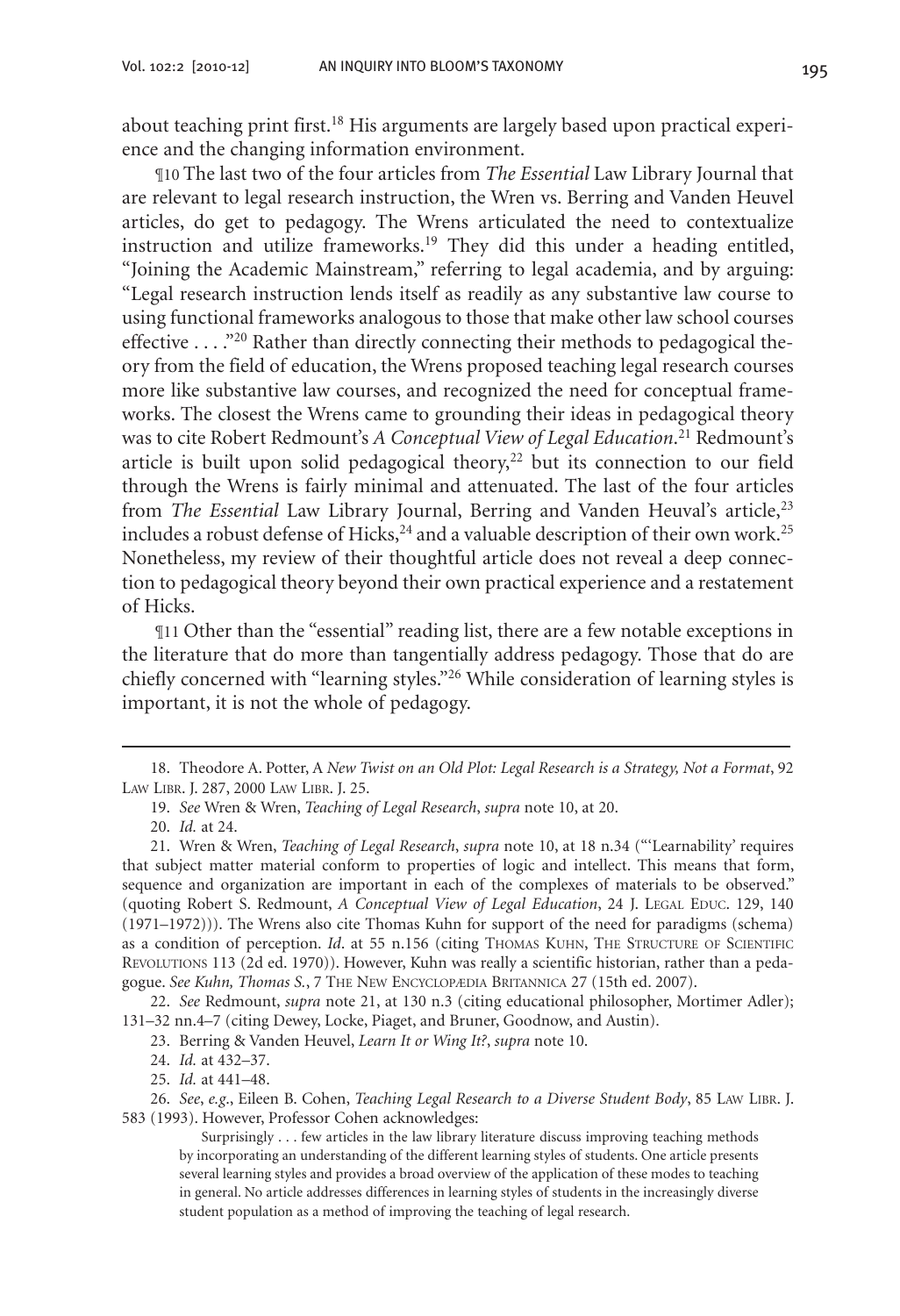¶12 Perhaps evidencing the largest gap in our scholarly literature is the scant mention of prominent figures in pedagogy, particularly instructional design theorists such as Benjamin Bloom, Jerome Bruner, Malcolm S. Knowles, David A. Kolb, Seymour Papert, Jean Piaget, and Lev S. Vygotsky. Table 1 illustrates the omission of such figures in articles from *Law Library Journal*, compared to important journals in legal research and writing and general librarianship.<sup>27</sup>

¶13 Counting citations is not an exact indicator of the level of penetration of pedagogical theory into any field; however, looking at the comparative numbers, and based on the meager nine citations in *Law Library Journal*, suspicions are justified that our field has paid little serious attention to pedagogical theory and its luminaries.28 It is not a competition, but the fact that we significantly trail our colleagues both in legal writing and more general academic librarianship should serve as motivation to try harder to incorporate sound pedagogical theory.

#### **Bloom's Taxonomy: An Overview**

¶14 Because Bloom is perhaps the most cited pedagogical theorist, per table 1, it is appropriate to focus on him, at least as a start, in an effort to incorporate his pedagogy into the field. In 1996, Canadian law librarian Maureen Fitzgerald was

27. The names were selected after initially consulting lists of prominent theorists in articles in the journals *Pedagogy*, *Philosophy of Education*, and *Instructional Design*. Generally, I only included more recent theorists and those for whom information could be found in the journals selected for inclusion in Table 1. The names were also selected because they tended to resurface with some regularity.

The citation counts were compiled by searching HeinOnline (for *Law Library Journal* and the *Journal of Legal Education*), Westlaw (for *Legal Writing*) and WilsonWeb (for the *Journal of Academic Librarianship*, *Teacher Librarian*, *College & Research Libraries*, and the combined database of All Library and Information Science Literature). Unfortunately, I found no full-text database for *Legal Reference Services Quarterly*. I searched for various combinations of the educational theorists' names; my search for Bloom looked for both **Benjamin /3 Bloom** and **Bloom! and Taxonomy** in Westlaw.

28. Among the exceptions are Sunil Rao, *Making Sense of* Making Stories: Law, Literature, Life*,*  95 Law Libr. J. 455, 2003 Law Libr. J. 34 (reviewing Jerome Bruner, Making Stories: Law, Literature, LIFE (2002)); Peter A. Hook, *Creating an Online Tutorial and Pathfinder*, 94 LAW LIBR. J. 243, 255 n.65, 2002 Law Libr. J. 18, ¶ 40 n.65 (citing Bloom to explain his instructional design choices for online tutorials); Gerdy, *Teacher, Coach, Cheerleader, and Judge*, *supra* note 26, at 62, ¶ 10 (referring to Piaget, as well as other significant pedagogues not included in Table 1—John Dewey, Kurt Lewin, and David Kolb); Fitzgerald, *supra* note 13, at 262 (discussing Benjamin Bloom's taxonomy).

*Id.* at 585 (citing David W. Champagne, *Improving Your Teaching: How Do Students Learn?*, 83 Law Lib. J. 85 (1991)). The other prominent exceptions are a pair of recent articles by Kristin Gerdy, who, in addition to discussing learning types, also explored the "learning cycle." Kristin B. Gerdy, *Teacher, Coach, Cheerleader, and Judge: Promoting Learning through Learner-Centered Assessment*, 94 Law Libr. J. 59, 2002 Law Libr. J. 4 [hereinafter Gerdy, *Teacher, Coach, Cheerleader, and Judge*]; Kristin B. Gerdy, *Making the Connection: Learning Style Theory and the Legal Research Curriculum, LEGAL REFERENCE* Services Q., vol. 19, nos. 3–4, at 71 (2001). For a few other possible exceptions, see generally Terry Jean Seligmann, *Beyond "Bingo!": Educating Legal Researchers as Problem Solvers*, 26 WM. MITCHELL L. Rev. 179 (2000) (discussing qualities of successful researchers and ways to cultivate those traits); Robin A. Boyle & Rita Dunn, *Teaching Law Students Through Individual Learning Styles*, 62 Alb. L. Rev. 213 (1998) (addressing legal instruction in general); Jane Thompson, *Teaching Research to Faculty: Accommodating Cultural and Learning-Style Differences*, 88 Law Libr. J. 280 (1996) (discussing law school faculty only); Vernellia R. Randall, *The Meyers-Briggs Type Indicator, First Year Law Students and Performance*, 26 Cumb. L. Rev. 63 (1995) (addressing legal instruction in general).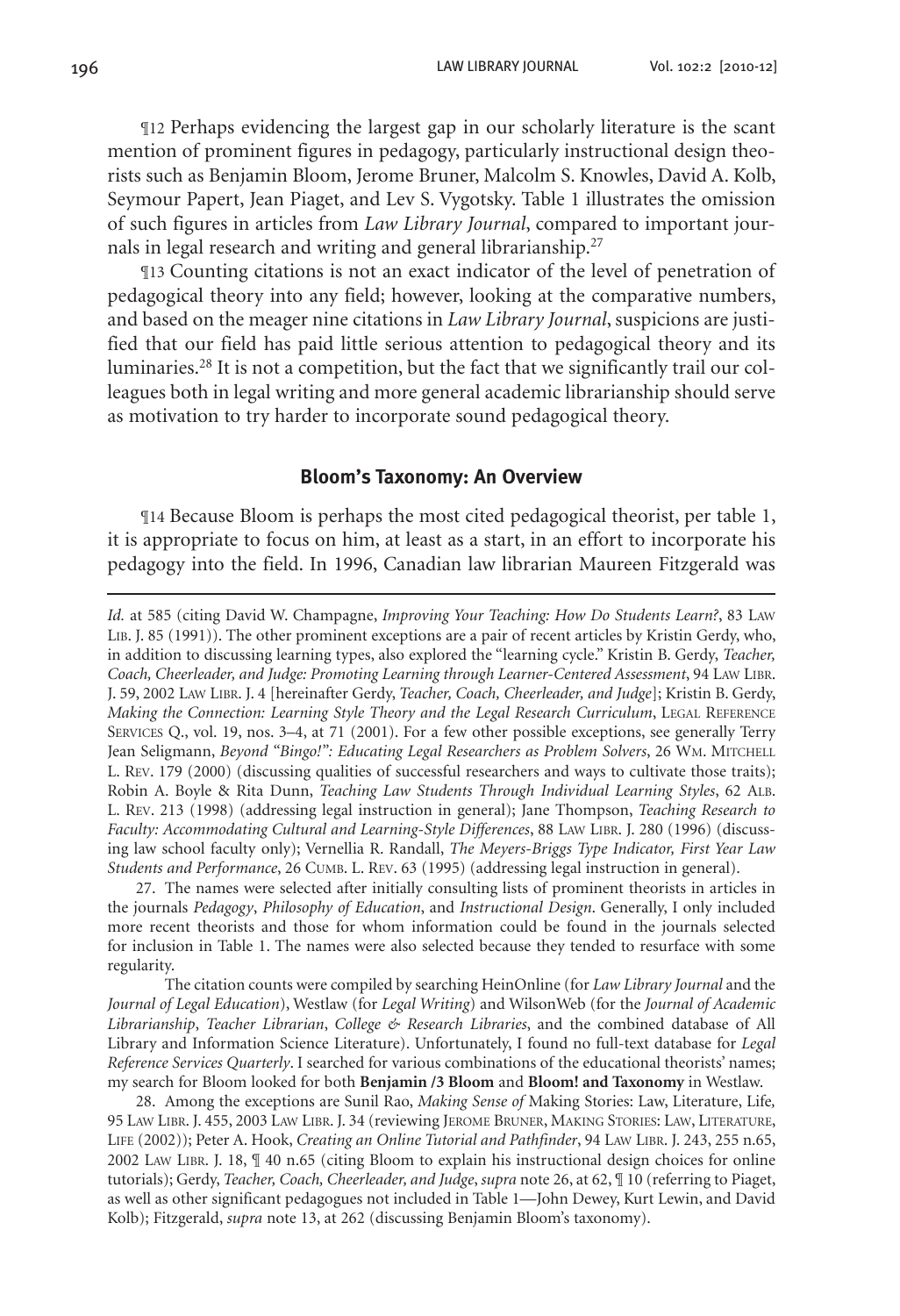#### **Table 1**

|                       | Law Libr.      | Educ.<br>Leg.<br>$\overline{\phantom{a}}$ | Leg. Writing   | J. Academic Libr.       | <b>Teacher Librarian</b> | College &<br>Research<br>Libraries | All Lib. & Info Sci.<br>Literature |
|-----------------------|----------------|-------------------------------------------|----------------|-------------------------|--------------------------|------------------------------------|------------------------------------|
| Benjamin Bloom        | $\overline{2}$ | 8                                         | 3              | 8                       | 10                       | 11                                 | 151                                |
| Jerome Bruner         | $\mathbf{1}$   | 8                                         | 13             | $\mathbf 1$             | $\mathbf{o}$             | $\mathbf{1}$                       | 28                                 |
| Malcolm S. Knowles    | $\mathbf{1}$   | 5                                         | $\overline{2}$ | 3                       | $\mathbf{o}$             | $\overline{\mathbf{c}}$            | 17                                 |
| David A. Kolb         | $\overline{2}$ | 9                                         | $\overline{2}$ | 3                       | $\mathbf{o}$             | $\overline{2}$                     | 16                                 |
| <b>Seymour Papert</b> | 1              | $\mathbf 0$                               | o              | $\mathbf{o}$            | 3                        | $\mathbf 0$                        | 18                                 |
| Jean Piaget           | $\overline{2}$ | $\mathbf{1}$                              | 5              | $\mathbf 1$             | 6                        | $\overline{2}$                     | 122                                |
| Lev S. Vygotsky       | $\mathbf 0$    | 5                                         | 4              | $\overline{\mathbf{c}}$ | 5                        | 1                                  | 21                                 |
| <b>Total</b>          | 9              | 36                                        | 29             | 18                      | 24                       | 19                                 | 373                                |

#### Number of Articles Citing Key Pedagogues

the first to identify Bloom's taxonomy as a theoretical basis for legal research instruction.29 Fitzgerald credited Bloom with distinguishing types of learning (not to be mistaken with learning styles) and calling for different teaching methods for each learning type.30 Sadly, although Fitzgerald's article is cited elsewhere, it has never been cited in *Law Library Journal*. This is not an indictment of Fitzgerald's work, which is excellent, but of our failure as a profession to engage in productive dialogue and take our own scholarship seriously.

¶15 Bloom's *Taxonomy of Educational Objectives*31 has been illustrated in terms of three domains with progressively ranked orders of types of learning. An illustration of a single domain—the cognitive domain—is set forth in figure 1.

¶16 This schema divides learning activities into six classes and identifies instructional activities that meet each class's objective. The learning activities are ranked in increasing sophistication as one moves around the inner six-point star at the center of the rose—from 1 (knowledge) to 6 (evaluation). Note that the words around the star of the rose, in the hexagon, are all verbs, and the words in the outer circle are all nouns. The model is set up by correlating types of learning to action verbs and to nouns describing outcomes.32 Thus, *recognizing*, *describing*, and *locat-*

<sup>29.</sup> Fitzgerald, *supra* note 13, at 162.

<sup>30.</sup> *Id*.

<sup>31.</sup> Taxonomy of Educational Objectives: The Classification of Educational Goals; HANDBOOK 1: COGNITIVE DOMAIN (Benjamin S. Bloom ed., 1956).

<sup>32.</sup> Unlike the rose in figure 1, Bloom's *Taxonomy of Educational Objectives* does not correlate hierarchies of activities to action verbs and descriptive nouns; instead, descriptions of classes of educational objectives correlate to lists of specific educational objectives and illustrations. *See id*. at 44. It also does not couch educational objectives as "learning in action." It is important to note that Bloom's taxonomy is not predicated upon "active learning theory," which has been rendered suspect by the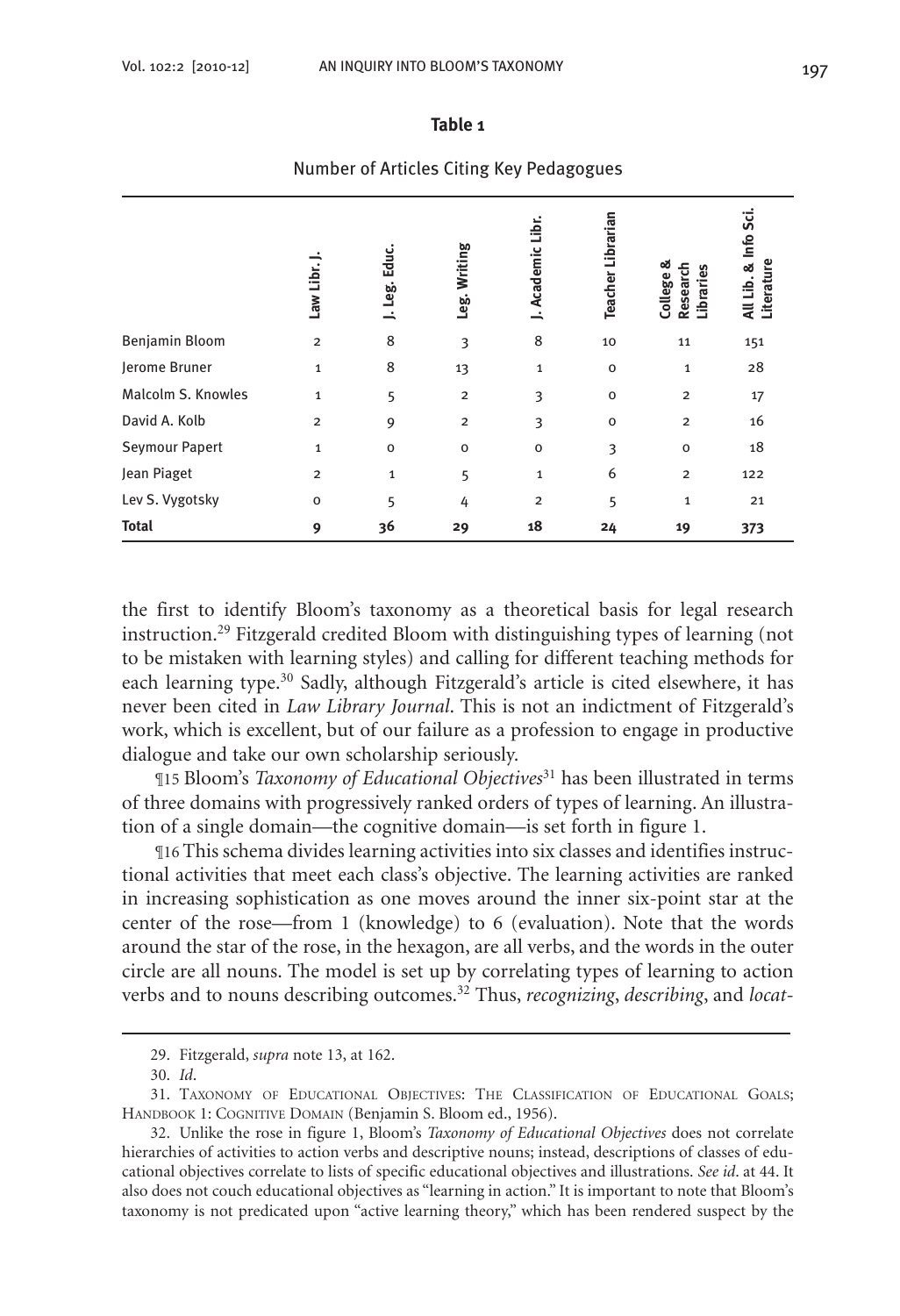

**Figure 1.** Bloom's Taxonomy (Cognitive Domain Only)

Source: K. Aainsqatsi, Wikipedia, File: Blooms Rose.svg, http://en.wikipedia.org/wiki/File:Blooms\_rose .svg (last visited Feb. 22, 2010). Image is licensed under Creative Commons License BY 2.5. For terms of license, see http://creativecommons.org/licenses/by/2.5/.

*ing American Law Reports* are the actions used for acquiring basic knowledge of an important legal resource. Using the outer petal in the figure, these actions could be taught in a variety of ways—textual readings (such as a scripted tour of the library) or a video highlighting important legal resources. Furthermore, the ability to recognize, describe, and locate *American Law Reports* is something that can be measured. Acquiring knowledge about basic legal resources is a first-order objective in Bloom's model.

¶17 As Bloom's model moves progressively through more difficult types of learning, acquiring knowledge is followed by *comprehension*, requiring actions such as *matching*, *explaining*, and *summarizing*, perhaps resulting in explaining that

significant criticism it has received. *See, e.g.,* Paul A. Kirschner et al., *Why Minimal Guidance During Instruction Does Not Work: An Analysis of the Failure of Constructivist, Discovery, Problem-Based, Experiential, and Inquiry-Based Teaching*, 41 EDUCATIONAL PSYCHOLOGIST 75 (2006).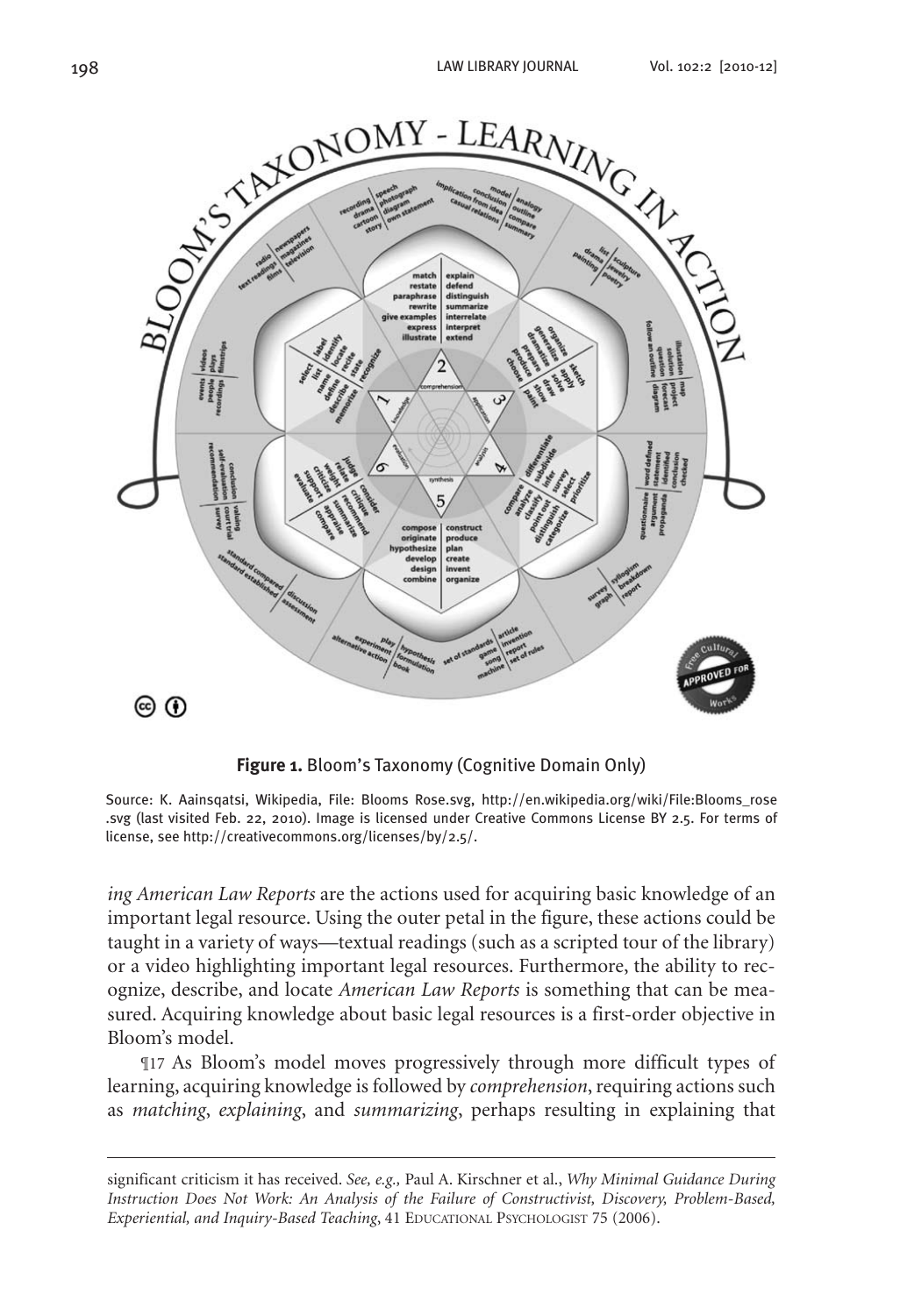*American Law Reports* is a "combined resource" containing case reports (primary authority), commentary (secondary authority), and annotations. Eventually, one makes one's way around the rose petals through *application*, *analysis,* and *synthesis* to *evaluation*, which requires actions like judgment, criticism, evaluation, and assessment. For example, evaluation might be measured by assessing whether use of the *American Law Reports* had been an effective starting place for researching a particular tax problem. The point is that the types of learning are arranged in a hierarchy of progressive difficulty and importance. Often, only the lowest order types of learning are engaged in educational programs.<sup>33</sup>

#### **An Adapted Bloom's Taxonomy for Legal Research**

¶18 To present a beginning point for constructing a model for the field of legal research instruction, I have adapted Bloom's model as shown in figure 2. My Adapted Taxonomy lacks the detail of the original in figure 1. This simplifies discussion and encourages readers to fill in the Adapted Taxonomy with greater detail of their own. In addition, I have included a blank version of the Bloom's Taxonomy as an appendix so that readers may construct their own taxonomies from scratch.

#### Remembering

¶19 In 2002, David Krathwohl suggested a revision of Bloom's Taxonomy and renamed *Knowledge* in Bloom's original taxonomy to *Remember*. 34 Krathwohl includes *recognizing* and *recalling* as part of his taxonomy. The two versions, as presented by Krathwohl, are shown in table 2.35 In my Adapted Taxonomy, *remembering* is described as *recognizing*. However, *recalling* could be added, as could the other elements of Bloom's original taxonomy (1.10-1.32 in the left column of table 2).

¶20 In the Adapted Taxonomy, the verb *Recognize* is served by the objects *problems*, *paradigms*, and *terms*. Recognizing that there is an information problem or deficit is essential to professional standards for information literacy.<sup>36</sup> This is not as simple as it may seem. Understanding what we don't know, versus what we do know, is not always readily apparent. It is such an important issue that a favorite college philosophy professor of mine once commenced a course by asking, "What

<sup>33.</sup> *See* College Science Teachers Guide to Assessment 36 (Thomas R. Lord et al. eds., 2009) (80–90% of college science tests involve lower-order questions).

<sup>34.</sup> David R. Krathwohl, *A Revision of Bloom's Taxonomy: An Overview*, 41 THEORY INTO PRACTICE 212, 214 (2002).

<sup>35.</sup> *Id*. at 213 tbl.1 (left column); 215 tbl.3 (right column).

<sup>36.</sup> *See* Ass'n of Coll. & Research Libraries, Information Literacy Competency Standards for Higher Education 2 (2000), *available at* http://www.ala.org/ala/mgrps/divs/acrl/standards/standards .pdf. "Information literacy is a set of abilities requiring individuals to 'recognize when information is needed and have the ability to locate, evaluate, and use effectively the needed information.'" *Id.* (quoting Presidential Comm. on Info. Literacy, Am. Library Ass'n, Final Report (1989), http://www.ala .org/ala/mgrps/divs/acrl/publications/whitepapers/presidential.cfm). For recent developments, see the discussion of AALL's Joint Committee on the Articulation of Law Student Information Literacy Standards, *supra* note 14.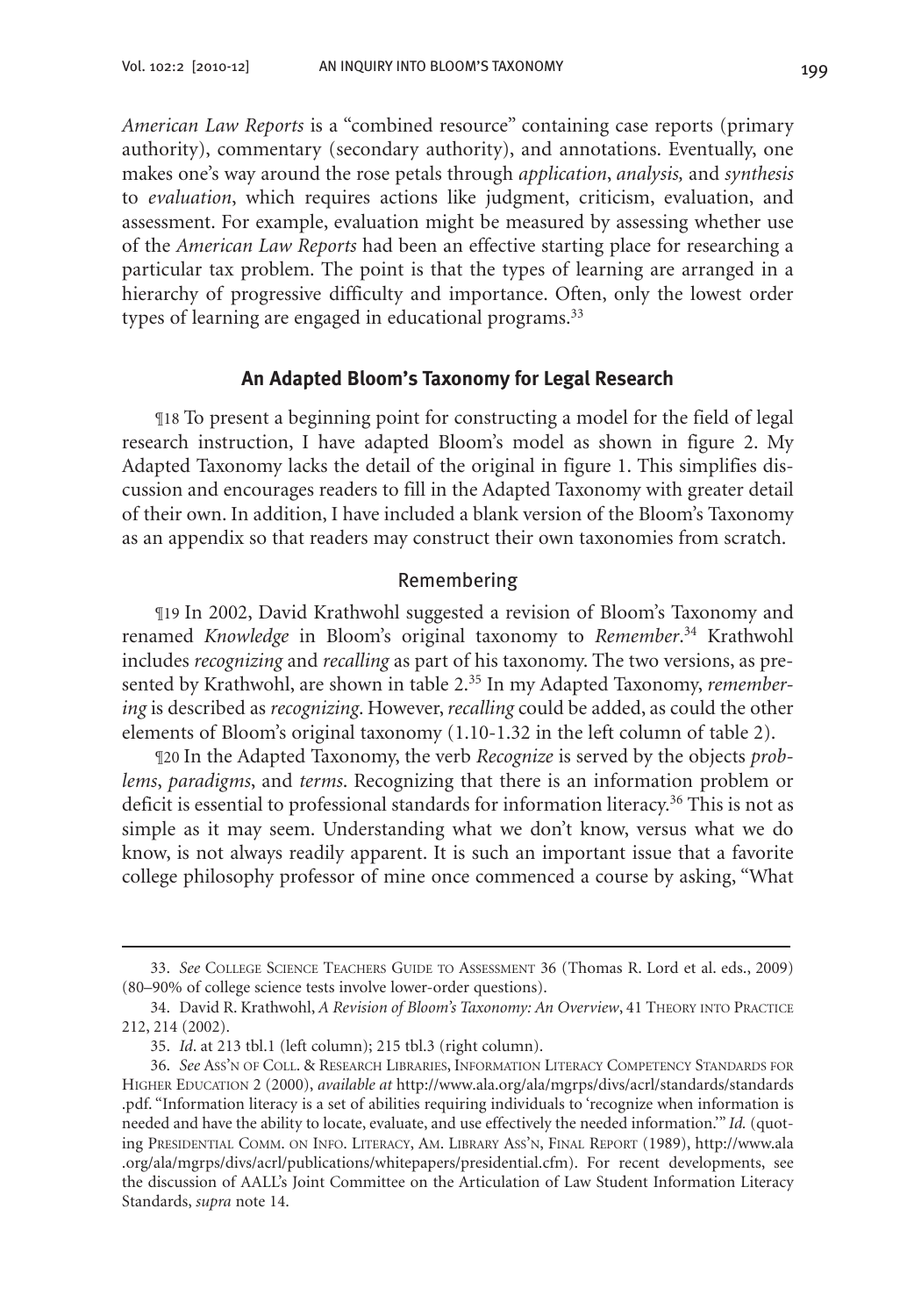





Image is licensed under the same terms and conditions as the original as updated by Creative Commons License BY 3.0. For terms of license, see http://creativecommons.org/licenses/by/3.0.

is a good question?"<sup>37</sup> We spent the entire class on the subject. My professor's answer was that a good question is always on the edge of what an individual knows—on the edge of one's construct (or schema) of reality. To be able to see that edge—to recognize when one is approaching it—is the beginning of all inquiry and a necessary skill.

¶21 This emphasis on recognizing an information deficiency finds sound basis in a theory known as constructivism, which posits that rather than being simply based upon conscious experience, knowledge is based on constructs, relational variables, or cognitive mental structures that serve as aids "in making sense of the immensely complicated network of associations between stimulus conditions and

<sup>37.</sup> Author's recollection of Professor Chauncey C. Riddle's opening remarks to an honor's philosophy seminar taught at Brigham Young University in winter 1986 (originally discussed in Callister, *supra* note 11, at 34).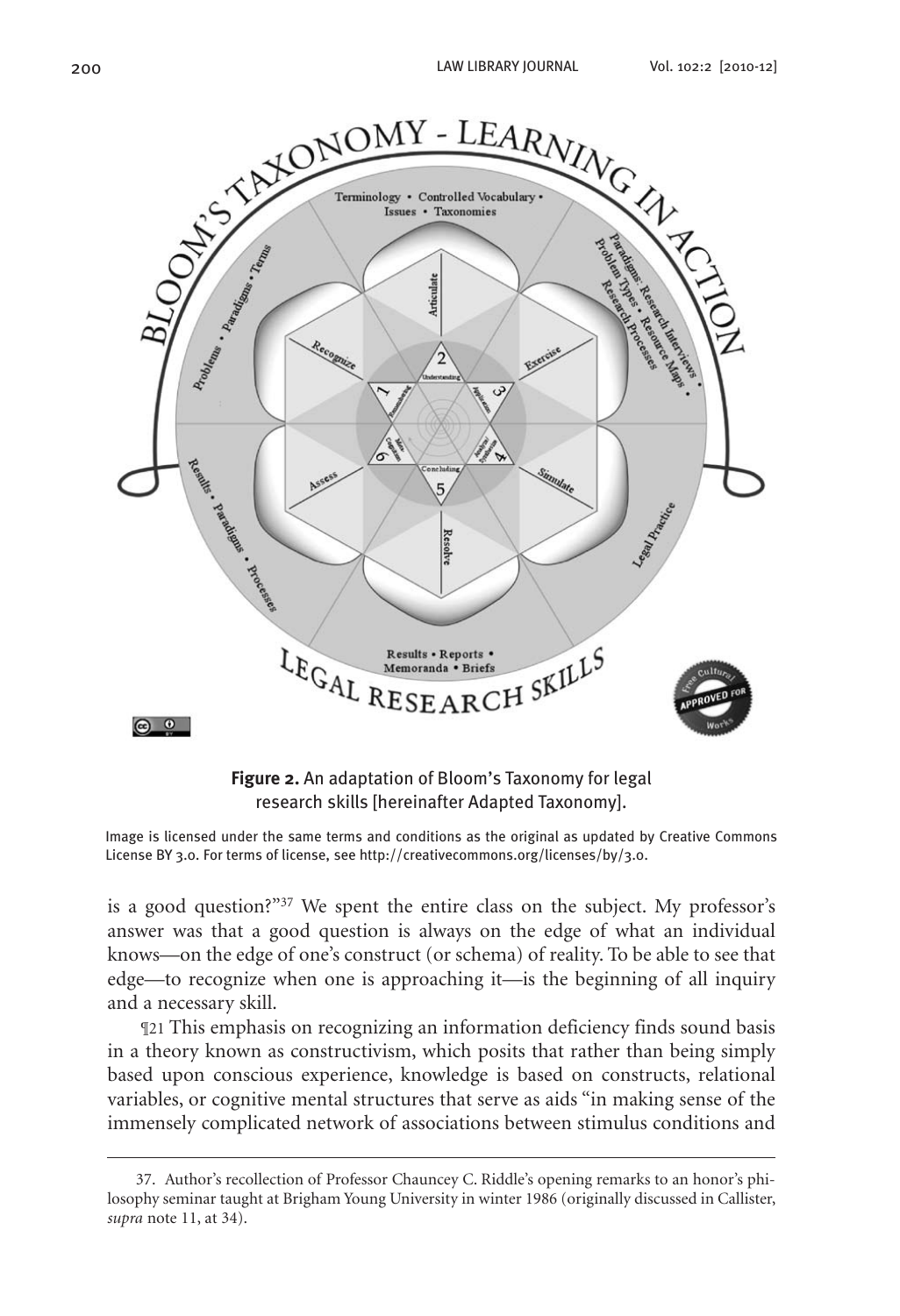# **Table 2**

# Bloom's Taxonomy (left), Krathwohl's Revised Taxonomy (right)

| <b>Structure of the Original Taxonomy</b>                         | <b>Structure of the Cognitive Process Dimension</b><br>of the Revised Taxonomy              |  |  |
|-------------------------------------------------------------------|---------------------------------------------------------------------------------------------|--|--|
| 1.0 Knowledge                                                     | 1.0 Remember-Retrieving relevant knowledge from<br>long term memory.<br>1.1 Recognizing     |  |  |
| 1.10 Knowledge of specifics                                       |                                                                                             |  |  |
| 1.11 Knowledge of terminology                                     | 1.2 Recalling                                                                               |  |  |
| 1.12 Knowledge of specific facts                                  | 2.0 Understand-Determining the meaning of instruc-                                          |  |  |
| 1.20 Knowledge of ways and means of dealing<br>with specifics     | tional messages, including oral, written, and<br>graphic communication.                     |  |  |
| 1.21 Knowledge of conventions                                     | 2.1 Interpreting                                                                            |  |  |
| 1.22 Knowledge of classifications and cat-<br>egories             | 2.2 Exemplifying                                                                            |  |  |
| 1.24 Knowledge of criteria                                        | 2.3 Classifying                                                                             |  |  |
| 1.25 Knowledge of methodology                                     | 2.4 Summarizing                                                                             |  |  |
| 1.30 Knowledge of universals and abstractions                     | 2.5 Inferring                                                                               |  |  |
| in a field                                                        | 2.6 Comparing                                                                               |  |  |
| 1.31 Knowledge of principles and generaliza-                      | 2.7 Explaining                                                                              |  |  |
| tions<br>1.32 Knowledge of theories and structures                | 3.0 Apply-Carrying out or using a procedure<br>in a given situation                         |  |  |
| 2.0 Comprehension                                                 | 3.1 Executing                                                                               |  |  |
| 2.1 Translation                                                   | 3.2 Implementing                                                                            |  |  |
| 2.2 Interpretation                                                | 4.0 Analyze-Breaking material into its constituent                                          |  |  |
| 2.3 Extrapolation                                                 | parts and detecting how the parts relate to one                                             |  |  |
| 3.0 Application                                                   | another and to an overall structure or purpose.                                             |  |  |
| 4.0 Analysis                                                      | 4.1 Differentiating<br>4.2 Organizing                                                       |  |  |
| 4.1 Analysis of elements                                          | 4.3 Attributing                                                                             |  |  |
| 4.2 Analysis of relationships                                     | 5.0 Evaluate-Making judgments based on criteria                                             |  |  |
| 4.3 Analysis of organizational principles                         | and standards.                                                                              |  |  |
| 5.0 Synthesis                                                     | 5.1 Checking                                                                                |  |  |
| 5.1 Production of unique communication                            | 5.2 Critiquing                                                                              |  |  |
| 5.2 Production of a plan, or proposed set of<br><b>Operations</b> | 6.0 Create-Putting elements together to form<br>a novel, coherent whole or make an original |  |  |
| 5.3 Derivation of a set of abstract relations                     | product.                                                                                    |  |  |
| 6.0 Evaluation                                                    | 6.1 Generating                                                                              |  |  |
| 6.1 Evaluation in terms of internal evidence                      | 6.2 Planning                                                                                |  |  |
| 6.2 Judgments in terms of external criteria                       | 6.3 Producing                                                                               |  |  |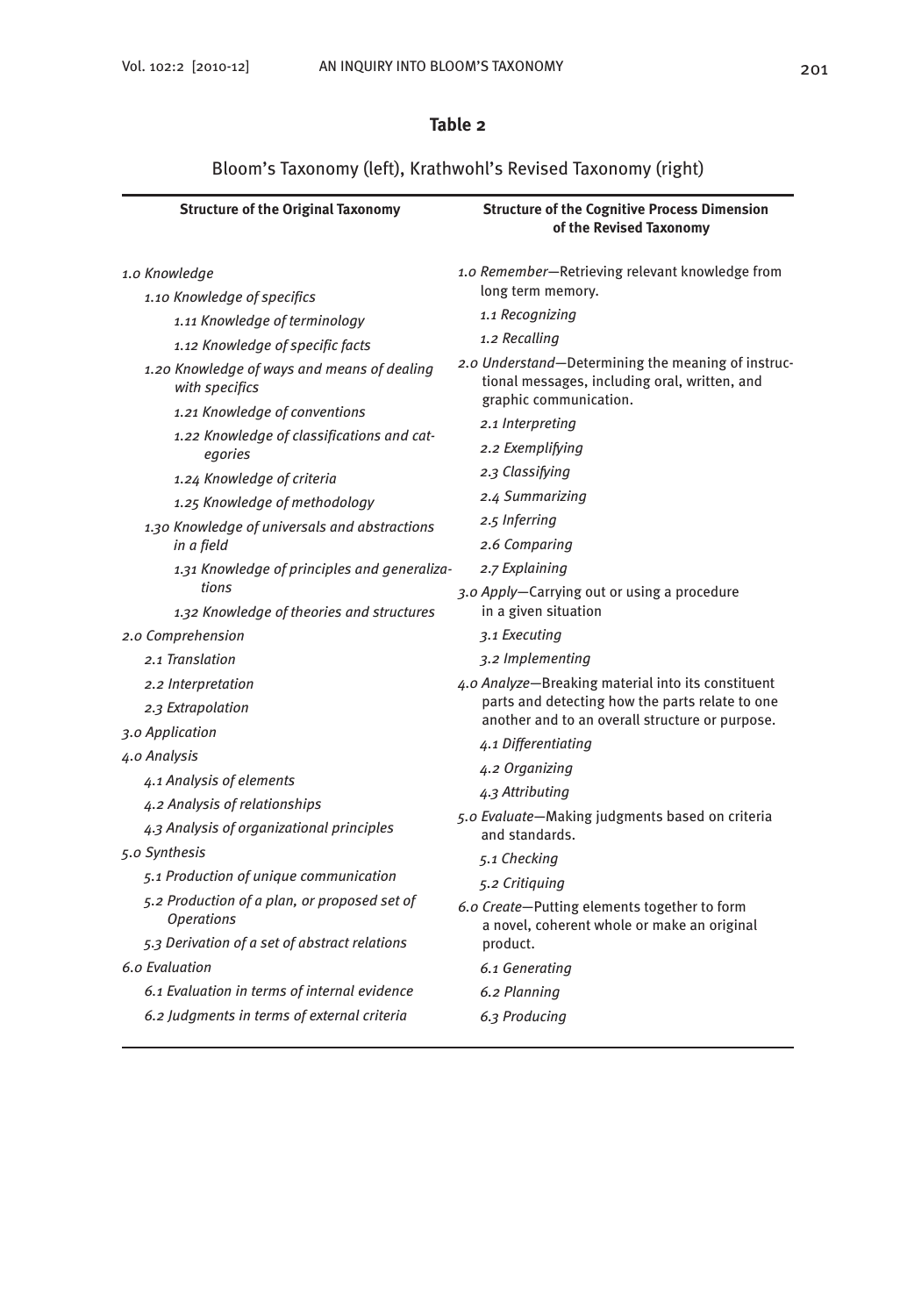responses . . . ." 38 Moving from knowledge to learning, "the contemporary view of learning is that people construct new knowledge and understandings based on what they already know and believe  $\ldots$ ."<sup>39</sup> The real issue is "the incomplete understandings, the false beliefs, and the naive renditions of concepts that learners bring with them to a given subject."<sup>40</sup> The skill of understanding when one's knowledge constructs (or schemata) are inadequate, and thus to recognize the need for research, is an important initial step or rung in the hierarchy of skills necessary to become an expert legal researcher.

¶22 To illustrate, suppose that a new associate, Loraine, is asked to form a Missouri limited liability company (LLC) for a client. While Loraine successfully locates an operating agreement for a "member-managed" LLC in the firm's files and the Missouri's registration web site for LLCs in her state, she fails to understand the issues surrounding formation of LLCs and that there are alternatives to "member-managed" LLCs that include management structures that look more like general partnerships or corporations. Loraine also does not know about many of the issues, such as buyouts, single member LLCs, securities registration, and professional planning. What Loraine failed to do is research checklists for business organizations, including LLCs in Missouri and other states. She was unsuccessful in recognizing the important border of what she knew and did not know and that she had an information deficit.

#### Understanding

¶23 With respect to the second type of learning, I have used Krathwohl's term *Understanding*, but described it, in verb form, as *Articulate*, suggesting the ability to define, explain, outline, and exemplify research concepts, paradigms (schemata), and issues. Of particular importance is the mastery of technical language, controlled vocabularies, and taxonomies.

¶24 For instance, precision and recall are useful concepts from the library and information sciences, which can help students understand some of the pitfalls of electronic research. Besides recalling the formula for each, $41$  can the student explain

Number of Relevant Documents Retrieved  $\times 100$ Total Number of Documents Retrieved

Recall reveals what is missed in a search and is defined as:

Number of Relevant Documents Retrieved

Total Number of Relevant Documents in the Collection

 $\times$  100

<sup>38.</sup> *Thought and Thought Processes*, 28 The New Encyclopædia Britannica, *supra* note 21, at 650. However, constructivism also has come to be associated with educational theories espousing minimal guidance or instruction. *See*, *e.g.,* Joe Becker & Maria Varelas, *Assisting Construction: The Role of the Teacher in Assisting the Learner's Construction of Preexisting Cultural Knowledge*, *in* Constructivism in Education 433 (Leslie P. Steffe & Jerry Gale eds., 1995) (describing constructivism and modifying it further to help students establish social norms). "The emphasis on learners' need to construct their own knowledge has led, in part, to replacing a 'transmission' approach to education with a 'discovery' approach." *Id.* at 434. *But* s*ee* Kirschner et al., *supra* note 32 (criticizing this approach).

<sup>39.</sup> How People Learn: Brain, Mind, Experience, and School 10 (John D. Bransford et al. eds., 1999).

<sup>40.</sup> *Id.*

<sup>41.</sup> Precision is the ratio relevancy in search results and is expressed: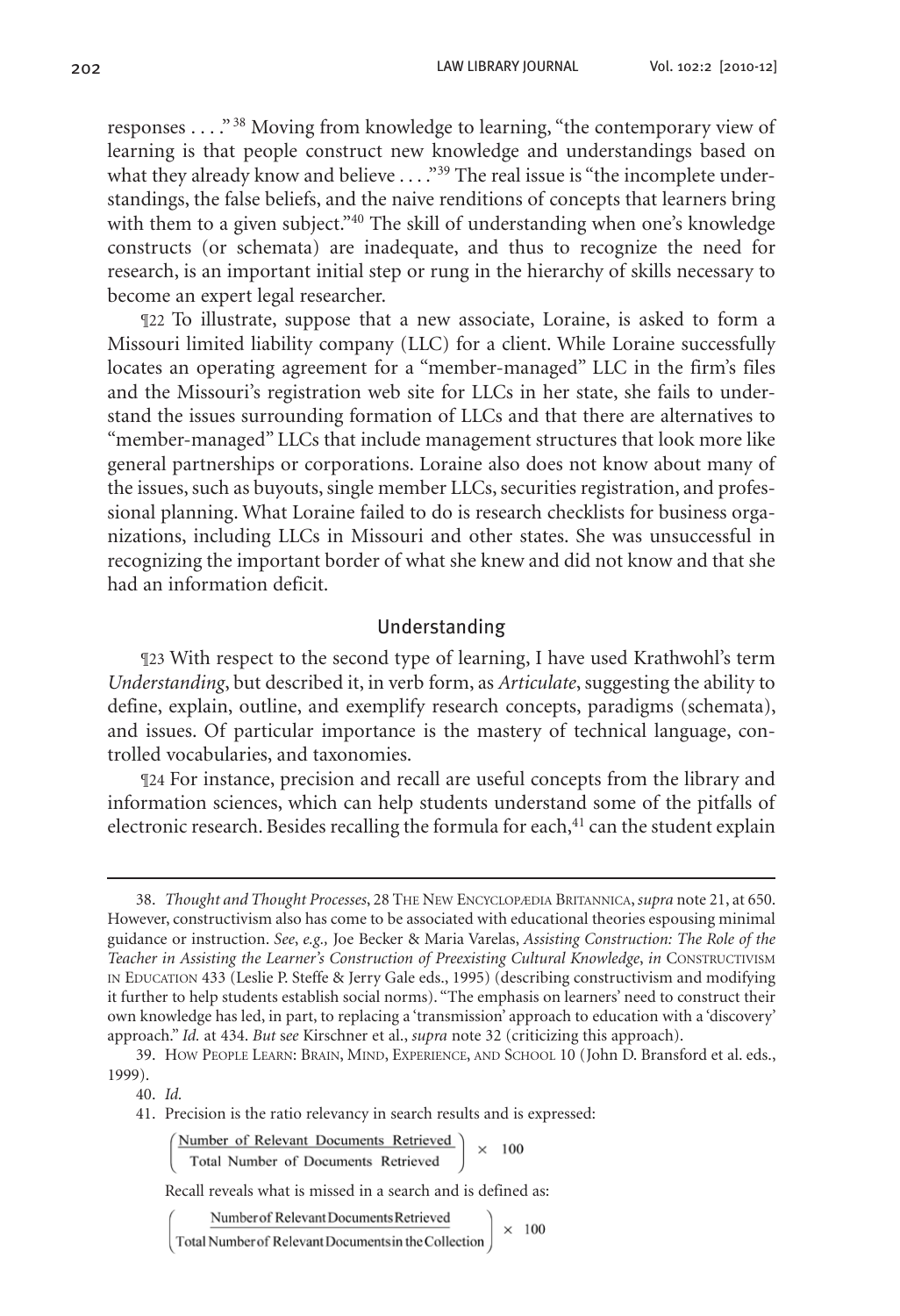that precision measures the relevancy of results from a search, but recall measures what was missed?

 $\mathbb{q}$ 25 As another example, can the student produce the schema shown in table  $3^{42}$ and explain it? If the student can understand and explain the underlying doubletripartite organization of law based upon branches of government and chronological, topical, and "citational" arrangements, he or she has mastered the skill. If the student has the cognitive ability to think about the law in this arrangement, he or she has moved beyond simply remembering a schema to its articulation.

#### **Table 3**

| Institution                                | <b>Kind of Law</b>        | How the Law is Published (Arrangements)              |                                                            |                                               |
|--------------------------------------------|---------------------------|------------------------------------------------------|------------------------------------------------------------|-----------------------------------------------|
|                                            |                           | Chronologically                                      | <b>Topically</b>                                           | <b>By Citation</b>                            |
| Legislature                                | <b>Statutory Law</b>      | Session Laws                                         | <b>Statutory Codes</b>                                     | Shepard's, KeyCite,<br>Annotated Codes        |
| Courts                                     | Case Law                  | Case Reports                                         | Case Digests<br>(Summaries of<br><b>Primary Authority)</b> | Shepard's, KeyCite,<br>ALR                    |
| Agencies and<br>Executive<br><b>Branch</b> | <b>Administrative Law</b> | Administrative<br>Registers or<br><b>Regulations</b> | Administrative<br>Codes                                    | Shepard's, KeyCite,<br><b>Annotated Codes</b> |

#### Adaptation of Wren Schema

#### Application

¶26 *Application* as a skill is learned through exercise. By exercising students in various schemata—including schemata for research interviews, $43$  problem typing, $44$ resource maps,<sup>45</sup> and the research process<sup>46</sup>—students form the necessary cognitive patterns or habits to quickly solve problems and think like attorneys and expert researchers. Table 4 breaks down problems into their respective types, a helpful aid if students are to learn to differentiate problems and the types of resources that match those problem types.<sup>47</sup>

F. W. Lancaster, *Precision and Recall*, *in* 2 Encyclopedia of Library and Information Science 2346, 2346 (Marcia J. Bates et al eds., 2d ed. 2003).

<sup>42.</sup> This schema is an adaptation of that used by the Wrens in *The Teaching of Legal Research*. Wren & Wren, *Teaching of Legal Research*, *supra* note 10, at 35, matrix A. My adaptation of it previously appeared in Callister, *supra* note 14, at 40 tbl.4.

<sup>43.</sup> *See infra* ¶ 29.

<sup>44.</sup> *See infra* table 4.

<sup>45.</sup> *See supra* table 3.

<sup>46.</sup> *See infra* figure 6.

<sup>47.</sup> For the original schema, used for government documents, see Jean L. Sears & Marilyn K. Moody, Using Government Information Sources: Electronic and Print 5–9 (3d ed. 2001). My adaptation of the schema originally appeared in Callister, *supra* note 14, at 37.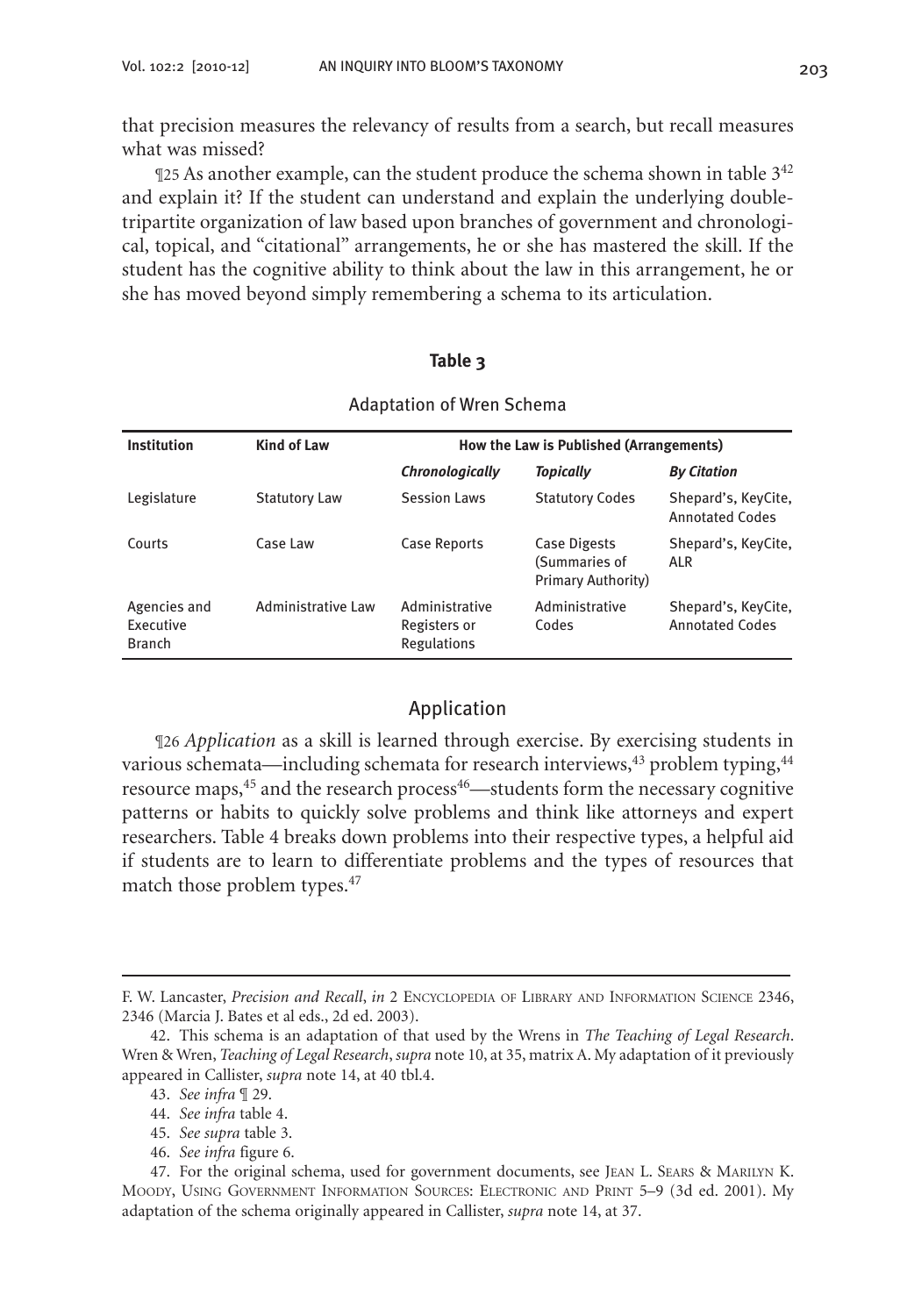# **Table 4**

# Problem Typing

| <b>Search Type</b>        | <b>Used For</b>                                                                                                                                                                                                   | <b>Example</b>                                                                                                                                                                                                                                                                                                                                                                                                         |
|---------------------------|-------------------------------------------------------------------------------------------------------------------------------------------------------------------------------------------------------------------|------------------------------------------------------------------------------------------------------------------------------------------------------------------------------------------------------------------------------------------------------------------------------------------------------------------------------------------------------------------------------------------------------------------------|
| Known Item                | I already know the citation, case<br>name, name of an act, or have<br>a very specific fact pattern to<br>research.                                                                                                | Where do I find Roe v. Wade?<br>I need the California murder case<br>in which the court found that a<br>fetus cannot be a human being<br>and the defendant was acquitted<br>of murder after beating up his<br>girlfriend, resulting in the loss of<br>the fetus.                                                                                                                                                       |
| <b>Subject</b>            | I am not looking for a specific<br>item but for information on a<br>particular subject.                                                                                                                           | I am looking for something<br>explaining ERISA generally,<br>including what kind of retirement<br>plans it covers.<br>I need to understand exemptions<br>from creditors in California.                                                                                                                                                                                                                                 |
| <b>Institutional</b>      | I know what I am looking for<br>will be found at a particular<br>institution, agency, or organization,<br>or I want to find out which agency<br>administers a particular program<br>or enforces a particular law. | I need Department of Justice rul-<br>ings and opinion letters on when<br>the merger of two large medical<br>groups falls within the safe har-<br>bor provisions for antitrust issues.<br>I need any Department of Labor<br>rulings regarding the "anti-alien-<br>ation" provisions of ERISA.                                                                                                                           |
| <b>Statistical</b>        | I need statistical information from<br>a government or other trustworthy<br>source.                                                                                                                               | I need to know the percentage of<br>children living below the poverty<br>level in Los Angeles.                                                                                                                                                                                                                                                                                                                         |
| <b>Special Techniques</b> | I am searching for materials that<br>require special interpretive or<br>interdisciplinary skills.                                                                                                                 | I need legislative history and cur-<br>rent legislation and regulatory<br>action; budget, patent, census,<br>and historical materials; govern-<br>ment documents; international<br>and foreign law; tax forms and IRS<br>materials; scientific and technical<br>reports; public records; or com-<br>petitive business intelligence.<br>I need the legislative history of<br>the ERISA anti-alienation provi-<br>sions. |
| News                      | I am searching for news stories.                                                                                                                                                                                  | I need accounts of the lawsuit<br>against Yahoo in France by a<br>humanitarian group.                                                                                                                                                                                                                                                                                                                                  |
| <b>Reference</b>          | I need basic background or<br>I need to know the etymology of<br>definitional information.<br>"escrow."<br>I don't even know what "fair use"<br>is.                                                               |                                                                                                                                                                                                                                                                                                                                                                                                                        |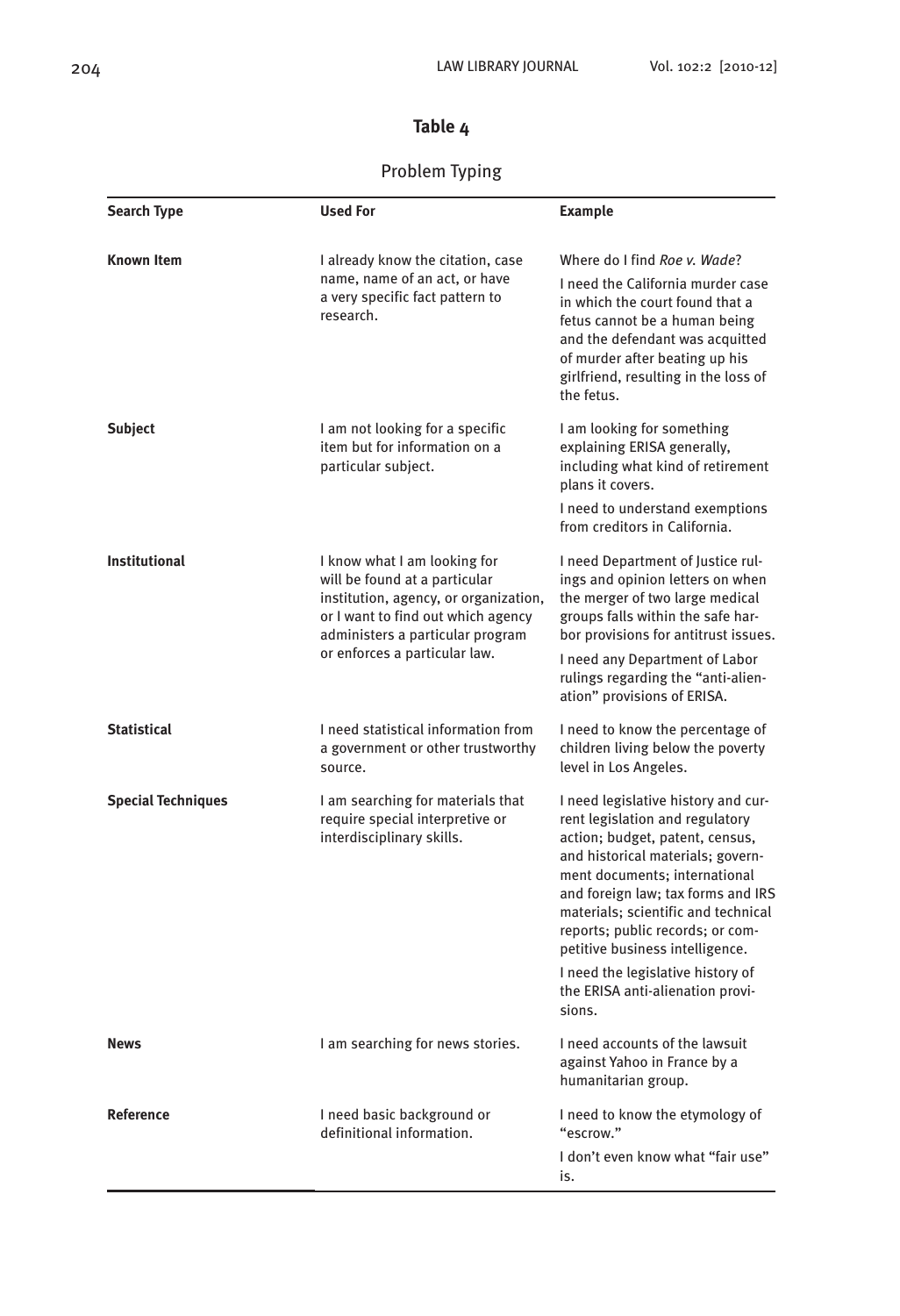#### Analysis and Synthesis

¶27 Again, I have modified both Bloom's Taxonomy and Krathwohl's revision by collapsing *Analysis* and *Synthesis* into a single class. They could be broken out again, with seven orders to the taxonomy, but I prefer to engage in the two activities together in a reiterative process.

¶28 *Analysis* is defined as: "The resolution or breaking up of anything complex into its various simple elements, the opposite process to *synthesis*; the exact determination of the elements or components of anything complex . . . ."48 The essence of the concept, as applied to the taxonomy, is determining the elements of a problem. Coming from yet another taxonomy of learning skills, analysis is described as the "ability to restructure the problem situation."49 In sum, analysis requires the separation, identification, and reordering of elements for research problems encountered in legal practice.

¶29 To illustrate analysis, consider the steps an attorney might take when faced with the complex problem shown in figure 3. First, the attorney needs to consider what are the terms that describe factual and legal issues and the general topics for research. Dissection and organization of parts is what constitutes analysis.

You are counsel for the University of Missouri. Beginning in 2005, a faculty member commenced work on a comprehensive tutorial, illustrating online research skills. Using several hundred screenshots, the tutorial walks students through comparative uses and features for two online legal research services. Arrows and comments are superimposed on the shots to help students follow what is happening.

The faculty member offers her work for free to the University of Missouri, but she would like to license the tutorial for profit to other institutions. Concern has been raised about whether the screenshots constitute "fair use" under the Copyright Act. Furthermore, while university legal counsel was careful to preserve "fair use" rights by explicit reference in each of the licenses, both services incorporate "click buttons" at their sign-on screens for the end user to indicate acceptance of "terms of use." These terms can be displayed with a hyperlink and are different than those agreed to by the university. They strictly limit uses to an enumerated list. The use of screenshots is not listed among the permissible uses, nor are there any references to "fair use." The "end-user" licenses indicate that Virginia law applies, but the licenses with the university specify Missouri law. The end-user agreements are incorporated by reference into the agreements between the university and the vendor.

May the faculty member use screenshots, and may she develop a commercial product? Provide a memorandum with thorough analysis and supporting research attached.

#### **Figure 3.** Complex Research Problem Needing Analysis

<sup>48.</sup> 1 Oxford English Dictionary 433 (2d ed. 1989).

<sup>49.</sup> A Taxonomy for Learning, Teaching, and Assessing 271 fig.15.1 (2001) (reprinting the "expanded" skill-cycle from A.J. Romiszowski, Designing Instructional Systems: Decision Making in Course Planning and Curriculum Design 257 (1981)).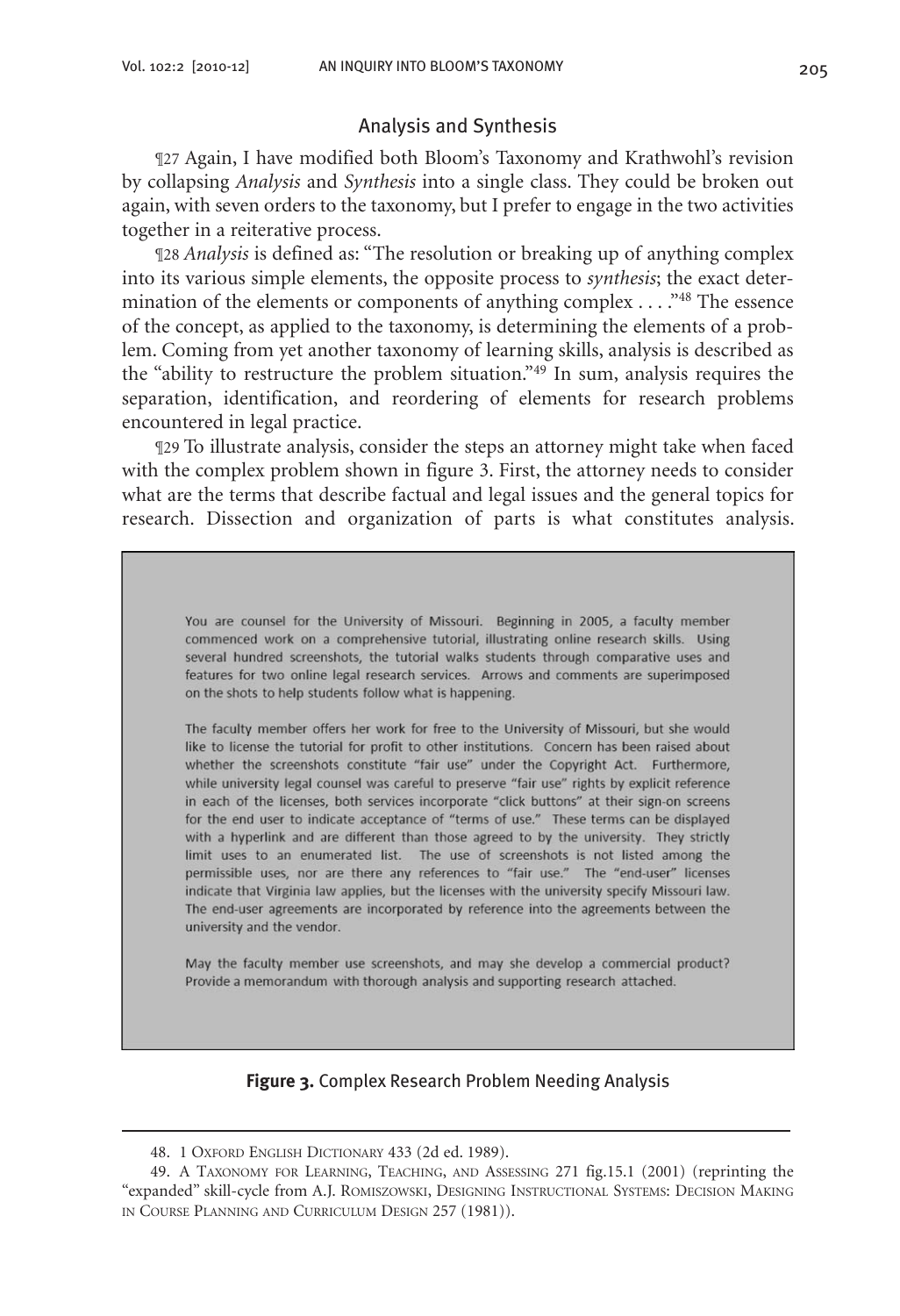Furthermore, the hallmark of good analysis is thoroughness. Often this is ensured by using a heuristic, a kind of schema that functions as an exhaustive checklist. For instance, students who engage in a "research interview," similar to a reference interview, would apply a heuristic ensuring a complete analysis of all of the parts. In this instance, the students would use table 5 to "work the problem."50

¶30 The ability to employ this heuristic as part of working the problem, like extracting terms for research, is an analytical skill. Using the heuristic, the attorney may identify research terms and issues as shown in figure 4. After the terms are identified, they need to be separated and organized in a manner that can facilitate orderly research. This can be seen in figure 5.

¶31 Separating the issues into manageable elements and organizing them so that general background knowledge precedes attempts to resolve narrower issues is key. Usually researchers will have to research general issues first, before recognizing and organizing narrower issues. Organization and moving to narrower and narrower issues constitutes the essence of analysis.

¶32 This activity is identical to the "issue spotting" common to exams in most substantive law school courses. The difference is that those problems require reliance upon what a student has already learned through course readings and lectures, whereas in a research course, such problems require active learning in the

| Who we may not represent<br>Who we represent<br>When - period of<br>What - a descriptive<br>applicable law<br>factual term<br>You are counsel for the University of Missouri Beginning in 2005, a faculty member<br>commenced work on a comprehensive tutorial, illustrating online research skills. Using<br>term describing what<br>a distinguishing fact<br>What - synonymous legal terms<br>several hundred screenshots, the tutorial walks students through comparative uses and<br>features for two online legal research services. Arrows and comments are superimposed<br>on the shots to help students follow what is happening.<br>What - applicable law<br>What - a term describing a key legal issue<br>The faculty member offers her work for free to the University of Missolui, but she would<br>like to license the tutorial for profit to other institutions. Concern has been raised about<br>may be<br>whether the screenshots constitute "fair use" under the Copyright Act. Furthermore,<br>What<br>while university it tal counsel was careful to preserve "fair use" rights by explicit reference<br>in each of the licenses, both services incorporate "click buttons" at their sign-on screens<br>for the end user to indicate acceptance of "terms of use." These terms can be displayed<br>with a hyperlink and are different than those agreed to by the university. They strictly<br>significance<br>What - term of art, which<br>limit uses to an enumerated list. The use of screenshots is not listed among the<br>jurisdiction that may apply<br>the law of the<br>permissible uses, nor are there any references to "fair use." The "end-user" licenses<br>indicate that Virginia law applies, but the licenses with the university specify Missouri law.<br>The end-use agreements are incorporated by reference into the agreements between the<br>university and the vendor.<br>Where - the law of the<br>What - term descriptive of a legal issue<br>jurisdiction that may apply |  |
|------------------------------------------------------------------------------------------------------------------------------------------------------------------------------------------------------------------------------------------------------------------------------------------------------------------------------------------------------------------------------------------------------------------------------------------------------------------------------------------------------------------------------------------------------------------------------------------------------------------------------------------------------------------------------------------------------------------------------------------------------------------------------------------------------------------------------------------------------------------------------------------------------------------------------------------------------------------------------------------------------------------------------------------------------------------------------------------------------------------------------------------------------------------------------------------------------------------------------------------------------------------------------------------------------------------------------------------------------------------------------------------------------------------------------------------------------------------------------------------------------------------------------------------------------------------------------------------------------------------------------------------------------------------------------------------------------------------------------------------------------------------------------------------------------------------------------------------------------------------------------------------------------------------------------------------------------------------------------------------------------------------------|--|
| nay have legal<br><b>Where</b><br>May the faculty member use screenshots, and may she develop a commercial product?                                                                                                                                                                                                                                                                                                                                                                                                                                                                                                                                                                                                                                                                                                                                                                                                                                                                                                                                                                                                                                                                                                                                                                                                                                                                                                                                                                                                                                                                                                                                                                                                                                                                                                                                                                                                                                                                                                    |  |
| Provide a memorandum with thorough analysis and supporting research attached.<br>Why - the reason for the research<br>How to formulate research                                                                                                                                                                                                                                                                                                                                                                                                                                                                                                                                                                                                                                                                                                                                                                                                                                                                                                                                                                                                                                                                                                                                                                                                                                                                                                                                                                                                                                                                                                                                                                                                                                                                                                                                                                                                                                                                        |  |
|                                                                                                                                                                                                                                                                                                                                                                                                                                                                                                                                                                                                                                                                                                                                                                                                                                                                                                                                                                                                                                                                                                                                                                                                                                                                                                                                                                                                                                                                                                                                                                                                                                                                                                                                                                                                                                                                                                                                                                                                                        |  |

**Figure 4.** Possible Research Issues and Subject Descriptors Resulting from Analysis

50. *See generally* Paul D. Callister, *Working the Problem*, Ill. B.J., Jan. 2003, at 43; Callister, *supra* note 14, at 33–36. A version of table 5, focusing on a different legal issue, was published *id*. at 35.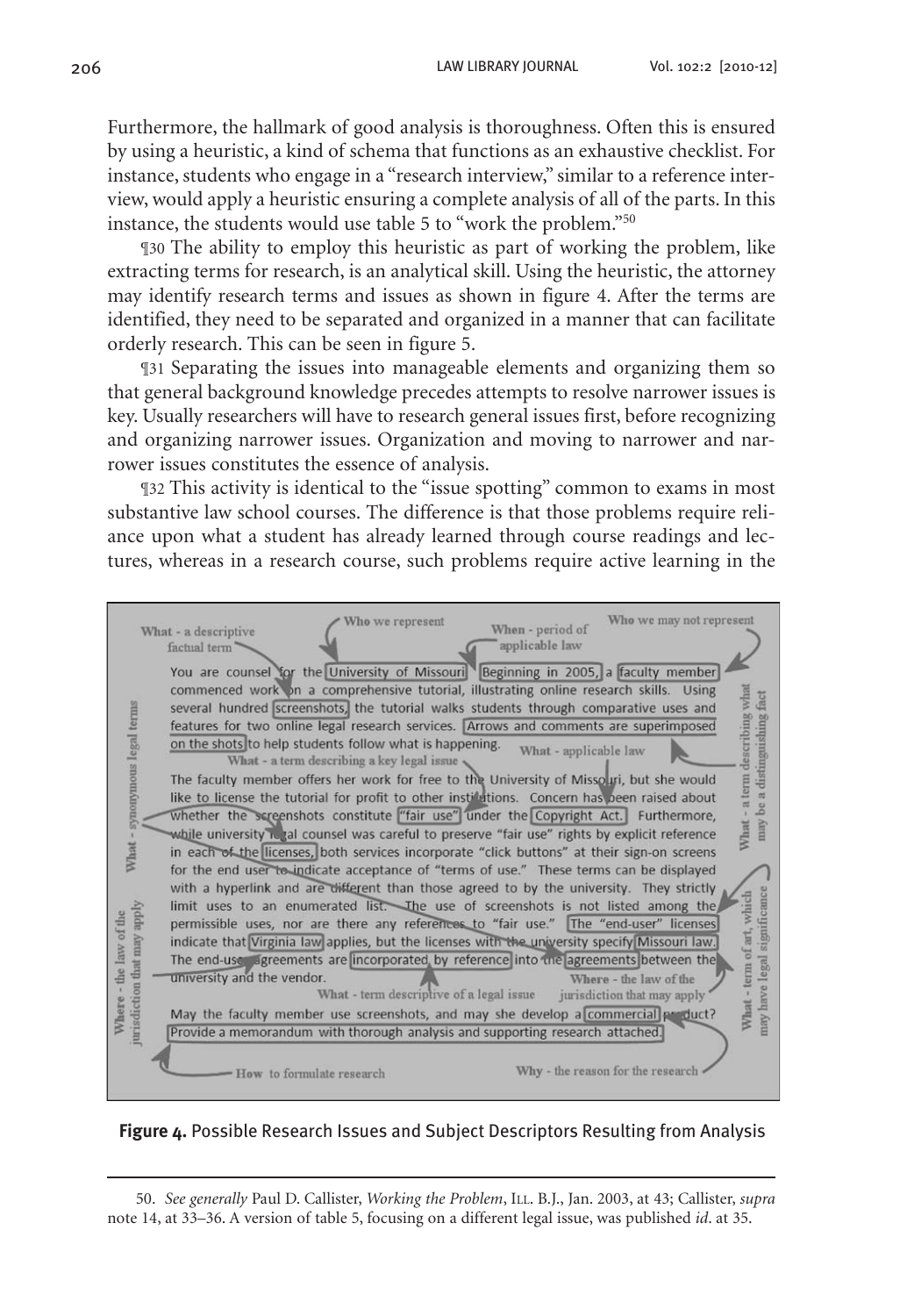# **Table 5**

### The Research Interview

| <b>What You Need to Know</b>                          | <b>Sample Questions</b>                                                                                                                                                                                                                                                                                                         |
|-------------------------------------------------------|---------------------------------------------------------------------------------------------------------------------------------------------------------------------------------------------------------------------------------------------------------------------------------------------------------------------------------|
|                                                       | Who?                                                                                                                                                                                                                                                                                                                            |
| <b>Parties</b>                                        | Who are we representing (i.e., which side of the issue<br>are we on-buyer or seller, plaintiff or defendant,<br>etc.)? What legal entities are involved (any trusts,<br>corporations, partnerships, etc.)?                                                                                                                      |
|                                                       | What?                                                                                                                                                                                                                                                                                                                           |
| <b>Descriptive Words of Facts or Terms of Art</b>     | Besides the term "incorporation by reference," are there<br>other terms I should be using, like "modification" or<br>"amendment"? I'm not sure if I understand the differ-<br>ence or if it matters. How else might a "screenshot"<br>be described in the literature? Is "thumbnail image"<br>a sufficiently analogous concept? |
| <b>Descriptive Words of Legal Issues</b>              | Do you think that the best subject heading to describe<br>the problem is "copyright-transformative use"?                                                                                                                                                                                                                        |
| <b>Specific Sources to Be Used</b>                    | Is there any specific treatise or loose-leaf service I<br>should consult in addition to Nimmer on Copyright?                                                                                                                                                                                                                    |
|                                                       | <b>Where?</b>                                                                                                                                                                                                                                                                                                                   |
| <b>Applicable Jurisdictions</b>                       | Are there any choice-of-law or forum issues? Do you<br>want me to research Virginia as well as Missouri<br>licensing law? Do you want me to confine my federal<br>copyright research to the Eighth Circuit?                                                                                                                     |
|                                                       | When?                                                                                                                                                                                                                                                                                                                           |
| <b>Time Periods</b>                                   | What time periods do you want me to research? Are<br>the last two years sufficient? Does the time period<br>(day, night, season, etc.) of any of the events in the<br>case matter?                                                                                                                                              |
| <b>Time Deadlines/Priority</b>                        | Do you want a quick answer or exhaustive research?<br>If I complete this by Tuesday morning, is that okay?                                                                                                                                                                                                                      |
|                                                       | Why?                                                                                                                                                                                                                                                                                                                            |
| Objective                                             | What are we trying to accomplish with this memo,<br>brief, motion, contract, etc.? How do we want this<br>to come out?                                                                                                                                                                                                          |
|                                                       | How?                                                                                                                                                                                                                                                                                                                            |
| <b>Precision/Recall</b>                               | Do you want all of the relevant journal articles or just<br>the best article on the topic? Do you want all of the<br>cases dealing with transformative use and copyright or<br>just two or three cases that bear the closest relationship<br>to the issue of screenshots?                                                       |
| <b>Billable Time/Costs</b>                            | How long should this take me? Are billable hours<br>limited? May I use LexisNexis or Westlaw? Which parts<br>of the research, if any, would you do online? Do you<br>want me to try to use free sources for my research?<br>Has anyone ever done similar research on the topic<br>that I should know about?                     |
| <b>Presentations of Results</b><br>and Reporting Back | How do you want me to present my results? Do you just<br>want printouts marked with highlighter or a full memo?<br>Should I check back with my initial results before<br>proceeding any further?                                                                                                                                |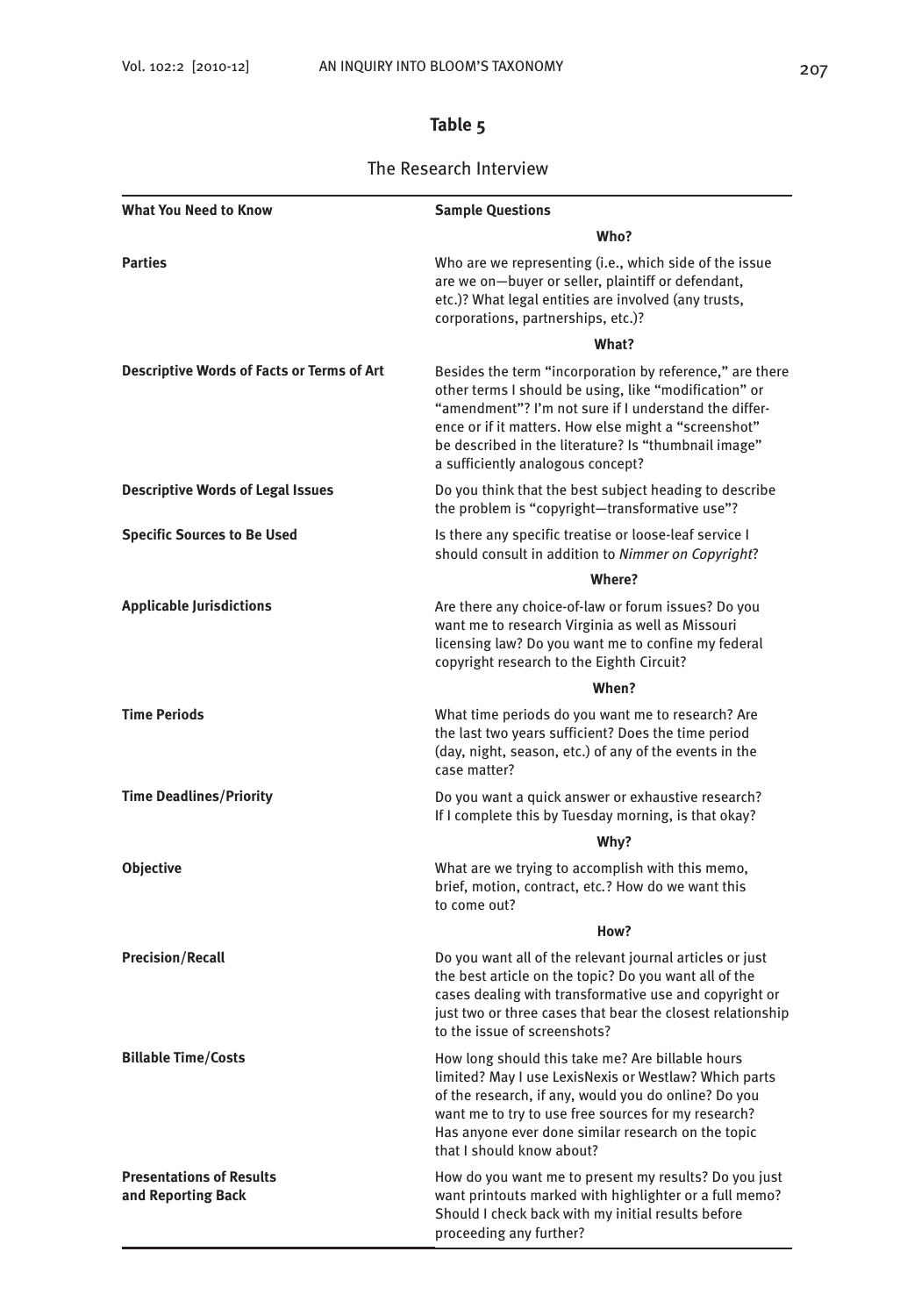

#### **Figure 5.** Organized List of Possible Research Issues and Subject Descriptors

classroom<sup>51</sup> and lifelong learning after graduation. These are important valueadded justifications for inclusion of research courses and requirements in curriculum reform.

¶33 Besides being the opposite of analysis, *synthesis* is defined as: "The putting together of parts or elements so as to make up a complex whole; the combination of immaterial or abstract things, or of elements into an ideal or abstract whole."52 In Romiszowski's "Expanded Skill-Cycle" it is described as the "ability to generate alternative solutions."53 Per Bloom's Taxonomy, synthesis calls for "derivation of a set of abstract relations."54 To synthesize, the researcher moves beyond the parts of the problem and looks for relationships to other issues, resources, alternative scenarios for analysis, and possible options as solutions.

¶34 For example, in the problem in figure 3, there is an important interrelationship between federal copyright law and state contract law. Federal copyright law

<sup>51.</sup> For a good overview of active learning in the context of legal education, see Gerald F. Hess, *Principle 3: Good Practice Encourages Active Learning*, 49 J. LEGAL EDUC. 401 (1999). For convincing criticism of the failure of "active learning," experiential, problem-based and other "minimallyguided" approaches to instruction, see Kirschner et al., *supra* note 32. Even though the image I've included of Bloom's Taxonomy is subtitled "Learning in Action," this article does not advocate a minimally-guided approach to learning. Rather, it advocates development of a taxonomy for guiding legal research instruction.

<sup>52.</sup> 17 Oxford English Dictionary, *supra* note 48, at 488 (definition 6.a.).

<sup>53.</sup> Romiszowski, *supra* note 49, at 257.

<sup>54.</sup> Unlike Bloom, I am deferring "production" of "unique communications" or "plans," which Bloom includes in *Synthesis*, to *Resolve*. *See* Krathwohl, *supra* note 34, at 213 tbl.1.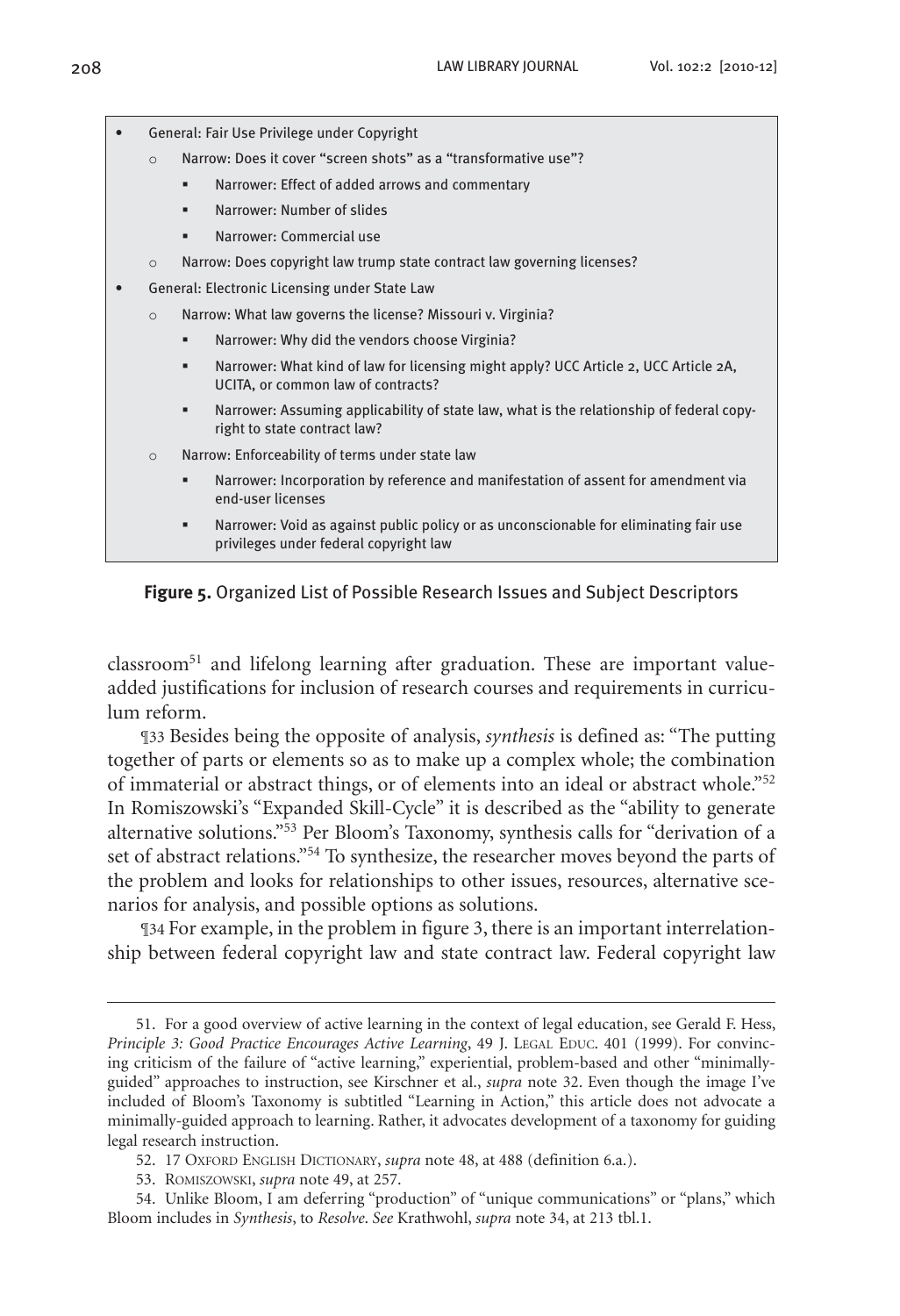may trump contract law, thereby upholding fair use privileges of the licensee, or on the other hand, a license governed by state law may mean that a licensee has "contracted away" his or her fair use privileges. Indeed, state contract law may also determine that modifications of a license by the end user do not bind the university or that provisions vitiating fair use privileges may be void as against public policy. It is through synthesis that the researcher determines that there are issues with respect to the relationship of each body of law to the other. Besides recognizing the relationships and resulting alternative scenarios for analysis, the expert researcher must produce recommendations or, in the taxonomy's technical jargon, "unique communications," to have fully engaged in synthesis.

¶35 The best way to learn analysis and synthesis is through simulation under real practice conditions. The simulation is distinguishable from the next order in the taxonomy ("Resolve"), in that articulation of a solution to the problem is not as important as the repeated, iterative exposure to the processes of analysis and synthesis. For instance, analysis can be taught by having students repeatedly simulate, with some guidance, the extracting of terms and reorganization of the parts of a research problem, with feedback from the instructor. Synthesis also follows the "simulation" exercise, when students are asked to consider where the issues presented in the problem sit within a larger context, how the issues interact with one another, and what related legal subjects or issues should be considered.

¶36 As another illustration, students could be asked to expand table 3 to include legislative and regulatory histories and case briefs, producing something like figure 6. The process of taking existing conceptual models for solving problems and expanding on them is a type of synthesis.

#### Concluding

¶37 I again depart from Bloom, this time by classifying the fifth phase as *Concluding*. I might have used *Production*, one of Bloom's terms. However, even then, Bloom includes production as a part of synthesis, and I have separated it out, as the step following the analysis and synthesis in which the expert legal researcher reports back, producing a conclusion. After observing law students educated in foreign legal traditions, and after reading some of my American law students' papers, I am certain that reaching a conclusion is frequently an overlooked step, a separate type of learning, and not a foregone "conclusion" of having engaged in analysis and synthesis. Nor is reaching a conclusion necessarily relegated to the area of substantive law, for those who wish to maintain the distinction between substantive and practice skills.<sup>55</sup>

¶38 In 2004, I participated in a conference in Prague on legal skills training as part of the ABA Central European and Eurasian Law Initiative. The frequent complaint made by law firms participating in the conference was the failure of young lawyers from Eastern Europe to reach conclusions. They were good at summarizing the law, but few would venture to state a conclusion that would be of any guidance

<sup>55.</sup> *Educating Lawyers* undermines the importance of this distinction, calling for an "integrative model" of legal education, with practice as one of its three facets. SULLIVAN ET AL., *supra* note 6, at 194.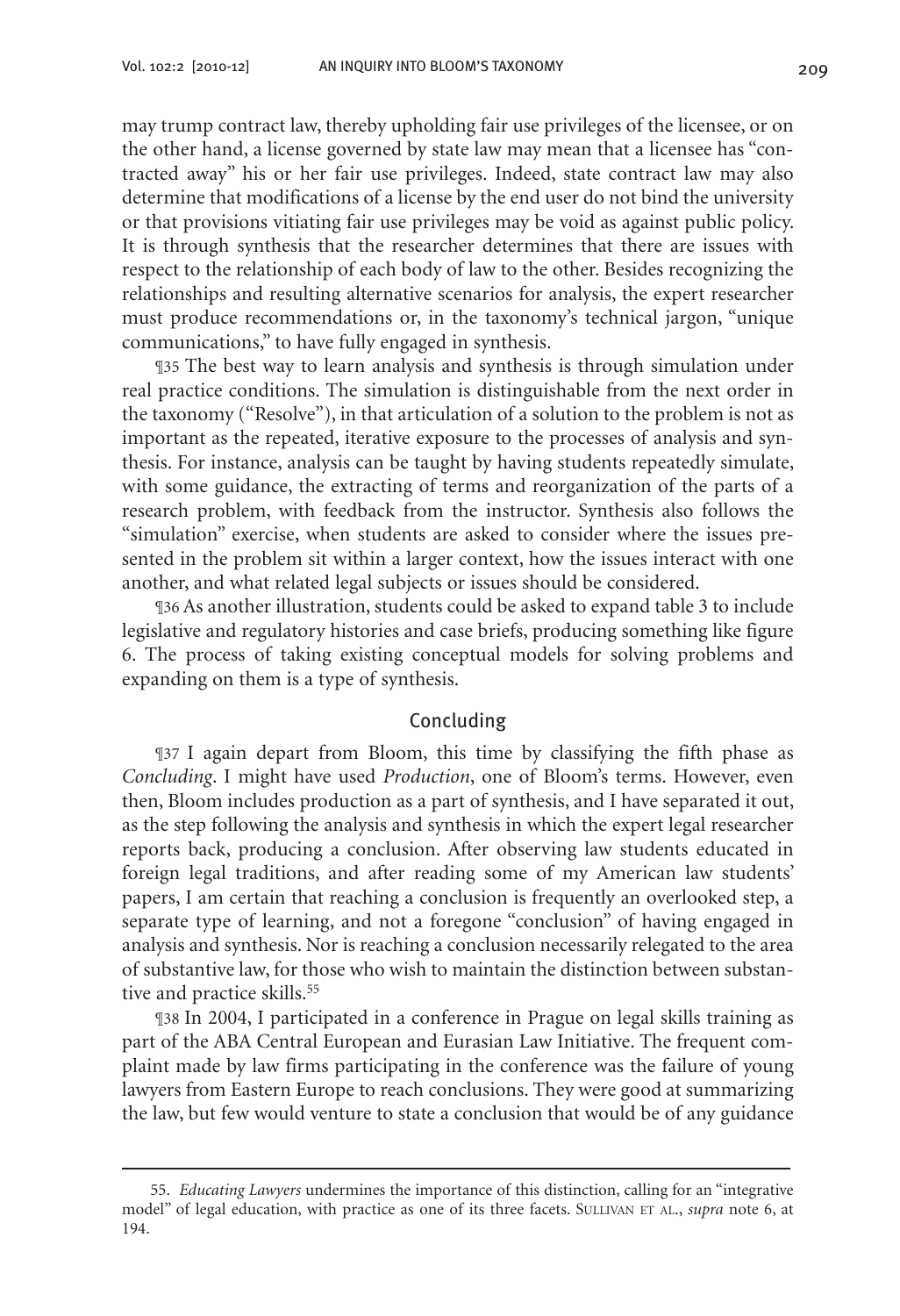

## LEGAL RESOURCES CONCEPTUAL FRAMEWORK



to the client. Again, the point is that reaching a conclusion that is articulate and helpful is a skill to be mastered, but often overlooked.

#### Metacognition

¶39 The final skill is *Metacognition*—the ability to assess, not only the result, but the schemata, including the processes, leading to the result. It is a kind of selfawareness and reflection of the research experience.56 For instance, the researcher should reflect upon whether he completed each step of the research process as shown in figure 7.57 The cycle is reiterative and the researcher should reflect upon whether new issues that arose as part of the research were pursued. Also, when the researcher discovered applicable cases, statutes, or regulations on point, did he make sure he understood the law as other professionals do, by consulting with

<sup>56.</sup> *See* How People Learn: Brain, Mind, Experience, and School, *supra* note 39, at 12 ("Metacognition refers to people's abilities to predict their performances on various tasks . . . and to monitor their current levels of mastery and understanding.").

<sup>57.</sup> The importance of guided "pathways," such as the research cycle, was pointed out by Kirschner et al., *supra* note 32, at 80–81 (discussing the use of "process worksheets" to guide instruction).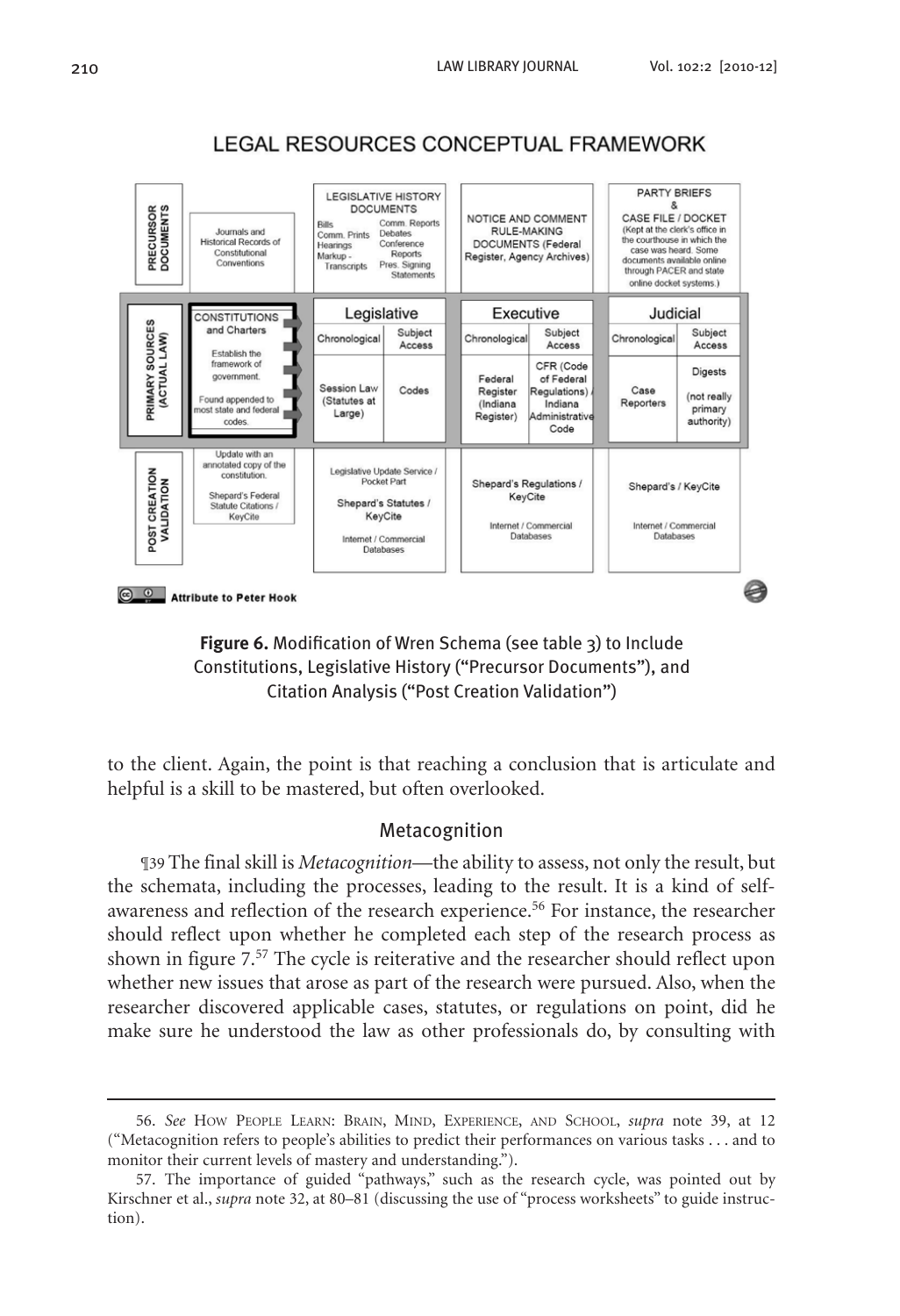

The Research Cycle

**Figure 7.** Reiterative Research Cycle

commentary? Did the process in figure 7 work? How might the process be modified to better suit the problem?

¶40 Metacognition involves being explicit about the use of schemata, and constantly challenging whether they are applicable to experience. In science, Thomas Kuhn is associated with the "paradigm shift."<sup>58</sup> In many ways, it is the essence of thinking.

¶41 Put another way, metacognition is the distinction between training and education. A friend of mine who is an engineering fellow at Raytheon once insightfully observed about a plane crash: "The pilot and copilot did exactly what they were trained to do, but the plane crashed anyway because they failed to think . . . . "<sup>59</sup> Etymologically, *train* and *educate* share similar meanings for their roots.<sup>60</sup> However, I have found it useful to maintain a distinction between the two: training conditions the student to apply certain tools and methods to a particular type of problem, but education teaches the student to thoughtfully analyze the characteristics and nature of the problem at hand, to creatively use or even invent the most appro-

<sup>58.</sup> Kuhn, *supra* note 21, at 150.

<sup>59.</sup> Statement by Tom Woodall, made in a conversation with the author (*quoted in* Callister, *supra* note 11, at 7).

<sup>60.</sup> The etymologies of *educate* and *train* respectively suggest "lead[ing] forth" and "draw[ing] along," and both do so with reference to animals. 5 OXFORD ENGLISH DICTIONARY, *supra* note 48, at 73 ("educate"); 18 *id*. at 367 ("train").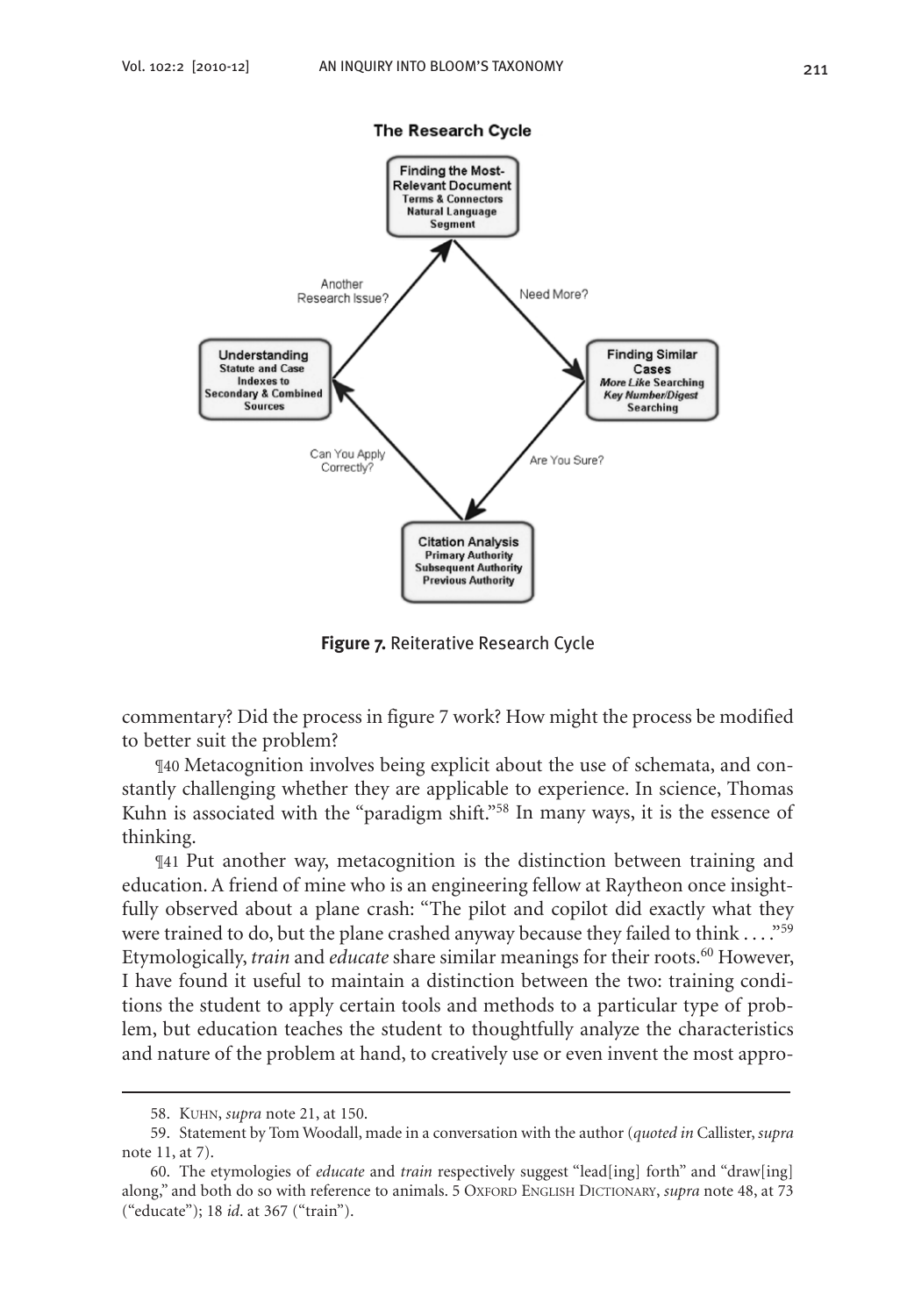priate technique in solving the problem, given one's understanding of the strengths and weaknesses of the various resources at hand. In the above example, the pilots followed procedures that they had learned by rote for dealing with a very specific range of problems. However, their failure to think through the problem before them, to challenge their training's schema, and to consider the appropriate plausible solutions, may have directly led to the loss of their aircraft and the lives of those onboard.<sup>61</sup> The same is true of metacognition. If we simply train students with known problems and resources, they may fail entirely when facing the unknown.

## **Application of the Adapted Taxonomy to Instruction and Assessment**

¶42 Beyond the explanation of my Adapted Taxonomy, I provide here some examples of how to use the taxonomy for instruction and assessment:

## **Learning Type:** Remembering

## **Research Competencies**

Recall, recognize, or remember:

- Federal and State Primary Resources: statutory codes, session laws, uniform and model codes, legislative histories, court rules, case reporters, codified regulations, regulatory registers, digests, *Words & Phrases*, and citators
- • Secondary Resources: *American Jurisprudence*, *Corpus Juris Secondum*, appropriate state encyclopedia (e.g., *California Jurisprudence*), Restatements, law reviews and journals, bar journals and materials, treatises, and hornbooks
- Combined Resources: *American Law Reports* and loose-leafs

## **Activities**

- Matching or multiple choice exercises to help establish initial recognition among resources and a simple heuristic for organizing them
- "Build your own library" exercise to help student recognize the "standard" resources they will be expected to use in practice in their field and jurisdiction. With a limited budget, students are asked to build a library. The assignment might require selection of materials commonly used by practitioners from Svengalis's *Legal Information Buyer's Guide & Reference Manual* for the following types of resources:
	- o Flagship Service: A comprehensive service, often with both primary and secondary material (such as CCH's *U.S. Federal Standard Tax Reporter* or *Nimmer on Copyright*)
	- o Practitioner-Oriented Set: Sources that are commentary only, are written by practitioners, and cover a more narrow field (such as *Taxation of Mining Operations*)

<sup>61.</sup> *See* Callister, *supra* note 11, at 8 (previous use of this example).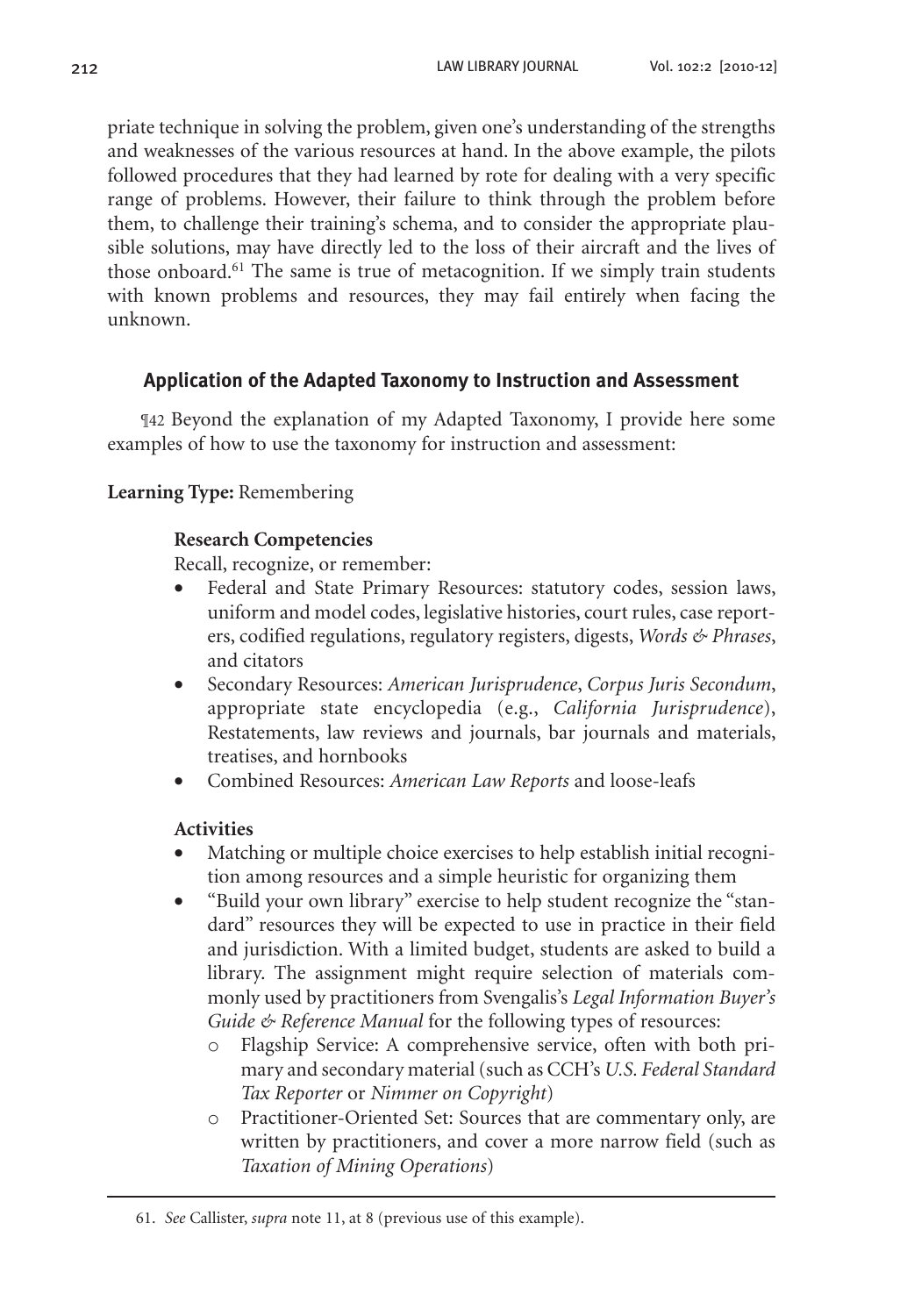- o Handbooks: Sources that are designed for quick reference (such as *Proof of Facts*, *Attorneys Illustrated Medical Journal* or the CCH *U.S. Master Tax Guide*)
- o News: News and current awareness services such as BNA's *U.S. Law Week* or *Electronic Commerce & Law Report*
- o Annotated primary law: statutory and regulatory codes, with annotations.
- o Rules: rules for courts and administrative tribunals
- o Citation service: KeyCite, Shepard's, or other citators

#### **Learning Type:** Understanding

#### **Research Competencies**

Define, distinguish, and describe key research terminology and relationships: intermediated and disintermediated searches, terms and connectors search, natural language search, segment and field search, topic and key number search, headnotes, KeySearch, core concepts, core terms, "more like this" search, relevancy rank search, precision, recall, citation analysis, and Shepardizing

#### **Activities**

Compare and contrast:

- What is the difference between intermediated and disintermediated searching? *Answer:* Intermediated searches involve human editors, indexers, catalogers, etc.
- How does searching topics and key numbers work? How does it differ from KeySearch? *Answer:* the West Key Number System is a taxonomy maintained by West editors, who group cases with similar points under the same topics and key numbers of over 100,000 classes and sub classes. It is an intermediated service. KeySearch tries to approximate a key number search by use of "pre-packaged" searches created by West editors. It is designed to be used with both headnoted cases and nonheadnoted materials. Although an electronic search, it is intermediated by West editors.
- How are "Core Terms" produced by LexisNexis, how are they different from West's Key Number System, and how are they useful? *Answer:* The terms are generated by computer algorithm and are supposed to be the most descriptive of its content. It is an alternative to searching using a human intermediated service such as West's Key Number System. It is an excellent way to search cases that are not "digested" in West's Key Number System (like cases in the Tax Court).
- How are the results from a terms and connectors search different from a relevancy-ranked natural language search? *Answer:* Terms and connectors produce every document in the database described by the terms in the search. All terms in the description of the search are given equal weight. In contrast, a natural language search reshuffles the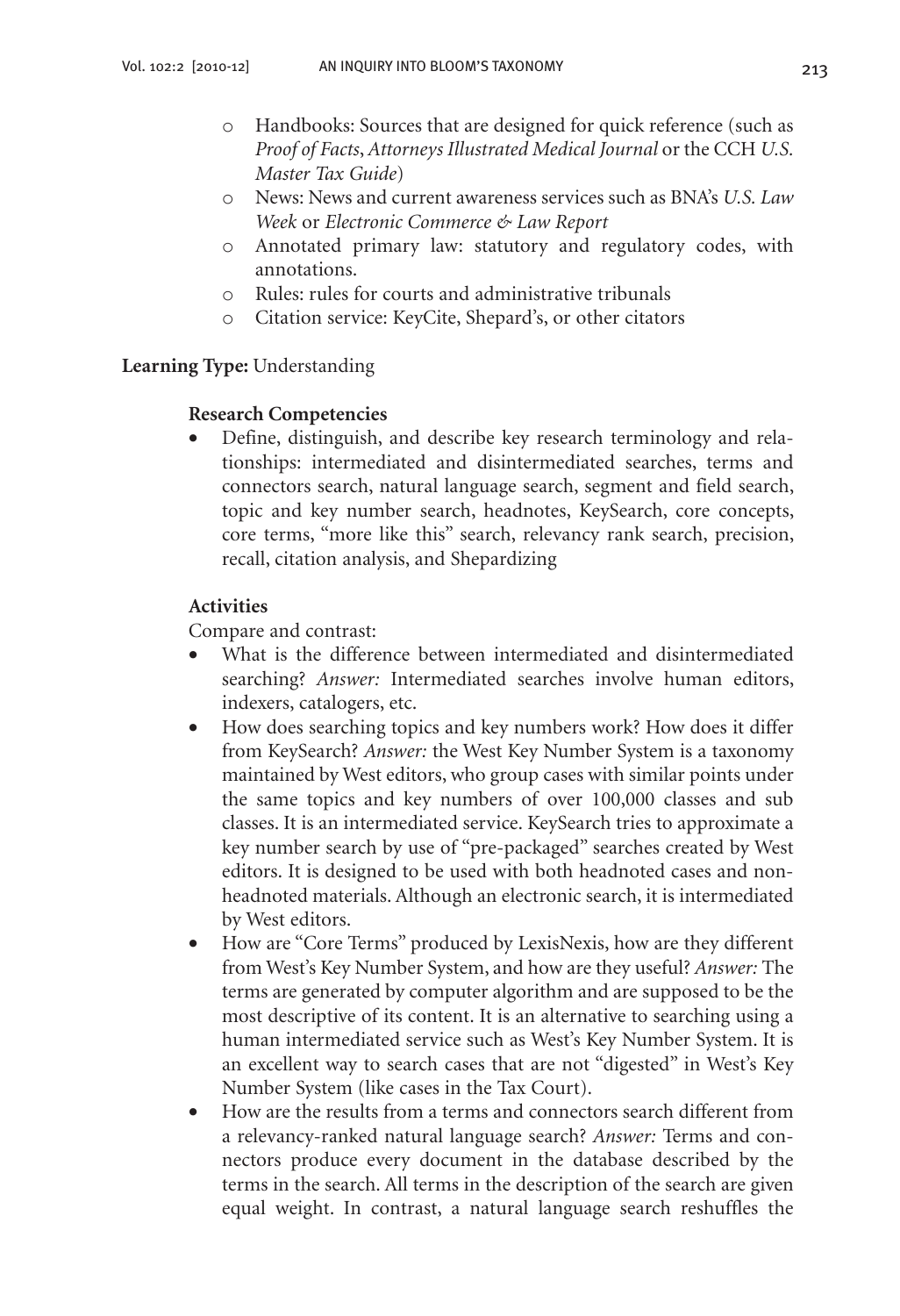entire database, like a deck of cards, with the most relevant document on top. Terms have different weight according to their rarity in the database as a whole, their repetition in the query, and their proximity to one another.

What kind of search is LexisNexis's "More Like This"? Intermediated or disintermediated? *Answer:* It is a disintermediated search, based upon a natural language algorithm. The most relevant documents should appear at the top of the search results.

**Learning Type:** Application

## **Research Competencies**

Exercise schemata:

- Working the Problem Schemata: Who, What, Where, When, Why, and How;<sup>62</sup> Problem Typing<sup>63</sup>
- Resource Mapping: Primary, Secondary, and Combined Resources;<sup>64</sup> Modified Wren Schema;<sup>65</sup> Practice Library Checklist<sup>66</sup>
- Matching Problems to Resources: Legal Research Octants;<sup>67</sup> computer algorithm vs. controlled vocabulary searching; natural language vs. terms and connectors; recall vs. precision searches<sup>68</sup>
- Processes: Legal Research Cycle;<sup>69</sup> finding the best document;<sup>70</sup> finding similar documents;<sup>71</sup> stream of precedent;<sup>72</sup> legislative process<sup>73</sup>

65. *See supra* table 3 and figure 6.

66. *See*, *e.g.*, Paul D. Callister, PowerPoint Presentation, Federal Tax Hierarchies & Transactional Law (2009), slides 16–27, *available at* http://www1.law.umkc.edu/faculty/callister/TAX/tax.ppt (illustrating classification of tax law resources needed for a practitioner's library).

67. *See* Paul D. Callister, Thinking about Legal Research Problems, Putting it All Together for Known Item and Subject Searches—The Octants of Legal Research, http://www1.law.umkc.edu/ faculty/callister/bootcamp/Survival/Tab5.html (last updated July 1, 2009).

68. *See* Paul D. Callister, Thinking about Legal Research Problems, Understanding Precision and Recall, http://www1.law.umkc.edu/faculty/callister/bootcamp/Survival/Precision1.html (last updated July 1, 2009).

69. *See supra* figure 7.

70. Paul D. Callister, PowerPoint Presentation, Finding the Best Document (2004), *available at* http://www1.law.umkc.edu/faculty/callister/bootcamp/ppt/MostRelevant\_files/frame.htm.

73. *See* Hook, *supra* note 28, at 254, fig.1.

<sup>62.</sup> *See supra* table 5.

<sup>63.</sup> *See supra* table 4.

<sup>64.</sup> *See* Paul D. Callister, Thinking about Legal Research Problems, Determine Whether Primary, Secondary or Combined Sources are Most Appropriate, http://www1.law.umkc.edu/faculty/callister/ bootcamp/Survival/Tab3.html (last updated July 1, 2009).

<sup>71.</sup> *See* Paul D. Callister, Thinking about Legal Research Problems, Being Thorough: Finding Similar Cases, http://www1.law.umkc.edu/faculty/callister/bootcamp/Survival/Tab6More.html (last updated July 1, 2009).

<sup>72.</sup> *See* Paul D. Callister, Thinking about Legal Research Problems, Being Thorough: Citation Analysis, http://www1.law.umkc.edu/faculty/callister/bootcamp/Survival/Tab6Citation.html (last updated July 1, 2009).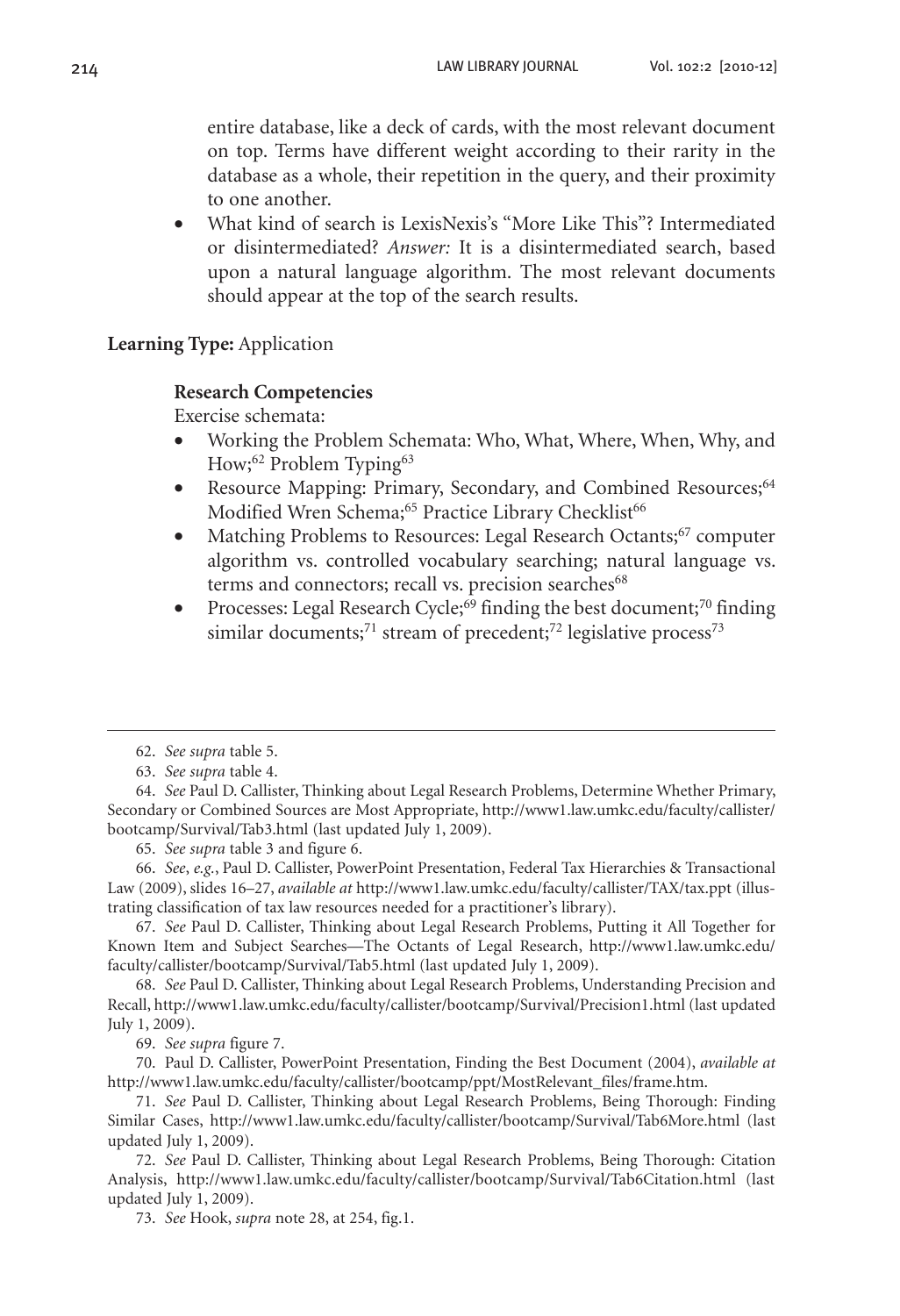## **Activities**

- Simulation of a series of short research interviews that require application of the schema in table 5. For example, the instructor plays the role of a supervising attorney who tends not to give out all of the information needed to solve a research question, unless the student (playing the associate) uses good interviewing techniques. The supervising attorney may fail to volunteer information about specific resources, particular topic headings for technical issues, varying expectations for the precision and recall of the search result, and unique requirements for presenting research findings. It is not necessary that students research the problem, but that they drill in a series of these interviews.
- Mapping exercise using a blank table 3 and requring filling in all of the catagories (cells) for case, statutory, and regulatory law for a particular state. The exercise could use a physical table or space with lines on it to permit tactile experience in handling and placing books within the correct catagories.
- A three-dimensional mapping exercise where students determine where various resources, for instance a print case law digest, would fall within a three-dimensional map of legal resources with the following axes: primary vs. secondary resources; chronological vs. subject organization; intermediated (controlled vocabulary) vs. distermediated resources (algorithmic).74

Answer: A print case digest falls into an octant in the three-dimensional space defined along the various axes as primary law, subject organization, intermediated. The case summaries of digests provide access to primary law, organized by subjects, which are created (intermediated) by human beings using controlled vocabularies.

- Using the octants model, what resource octant might be best to find the California murder case involving a defendant who beat up his girlfriend and in which the court ruled that a fetus is not a human being? Answer: As a general rule of thumb, the research should begin with resources in the primary, chronological, disintermediated (algorythmic) octant. The fact-specific nature of the inquiry is crying out for electronic "terms & connectors" searching in a database of California case law.
- Where would a print case law digest find its best use in the research cycle described in figure 7? Answer: Students can use case law digests after finding the best case on point (step one in the cycle) to look up the best topic and key number for the part of the decision corresponding to the issue being researched. The students may have found the best case match by a terms and connectors search, but then, as in step two in the cycle, they can find similar precedent and authority through intermediated tools—i.e., by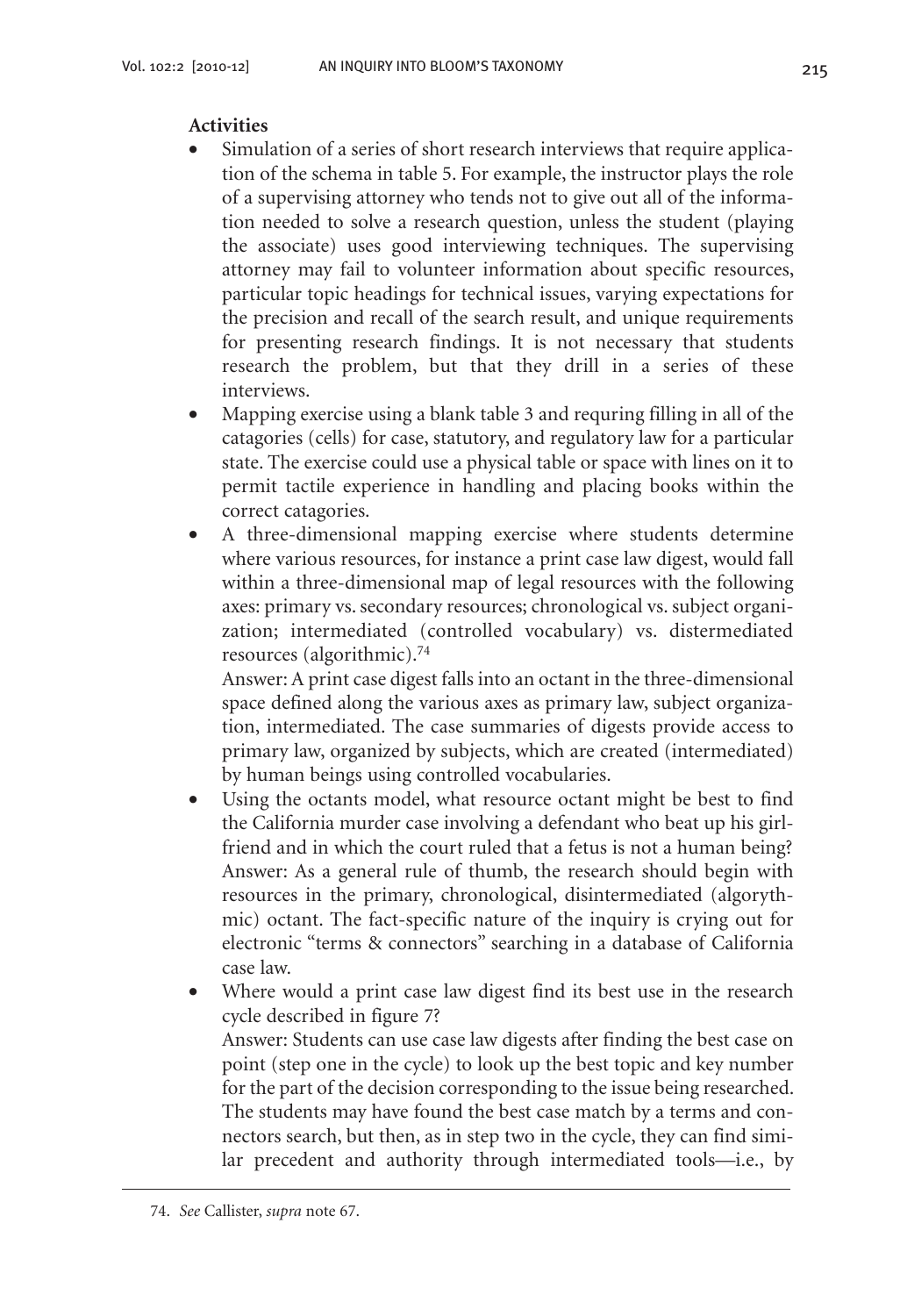following the topic and key number (electronically or in print) to other case law with the same topic and key number for similar points of law.

For a single case, have students apply the "Stream of Precedent" schema to identify the major cases (including cases cited in the table of authorities) to develop a point of law, and check their status. For example, can students determine the status of laws enforcing the prohibition of polygamy by using this technique to look at *Davis v. Beason*?75 Is polygamy still illegal?

Answer: KeyCite and Shepard's both treat *Davis v. Beason* with red caution signs because of the Supreme Court's ruling in *Romer v. Evans*, 76 but only as to a single point of law regarding disenfranchisement based upon religious belief. The two services also note that *Reynolds v. United States*, 77 one of two cases cited in *Davis v. Beason*, is no longer good law. The interesting point is that Shepard's gives *Reynolds* (the Supreme Court case upholding anti-polygamy statutes) a red stop sign, and KeyCite only gives it a yellow caution flag. Somewhat bizarrely, the court that Shepard's identifies as declaring the Supreme Court case to have been overruled is the Second Circuit Court of Appeals in *Patrick v. LeFevre.*78 By looking at the stream of precedent surrounding *Davis v. Beason*, students can more readily move onto analysis, and grasp that not only is *Beason* overruled with respect to anti-polygamy disenfranchisement laws, but that the foundation of *Davis v. Beason* (i.e., *Reynolds v. United States*) is suspect with respect to a different, but related, point of law.

**Learning Type:** Analysis/Synthesis

#### **Research Competency**

Simulate analysis and synthesis on both simple and complex problems in a simulated practice evironment

## **Activities**

Have students engage in a whole-scale simulation of an assignment that requires them to put all of the schema together. The assignment may involve a variety of problem types and multiple research issues an assignment that requires them not only to break down the various issues, but to understand the relationship between the issues, and alternative solutions or arguments. Ideally, students would start with the research interview, identify several problem types, draw upon their own conceptual map of legal research resources and pass through each

<sup>75.</sup> 133 U.S. 333 (1890).

<sup>76.</sup> 517 U.S. 620 (1996).

<sup>77.</sup> 98 U.S. 145 (1898).

<sup>78.</sup> 745 F.2d 153 (2d Cir. 1984).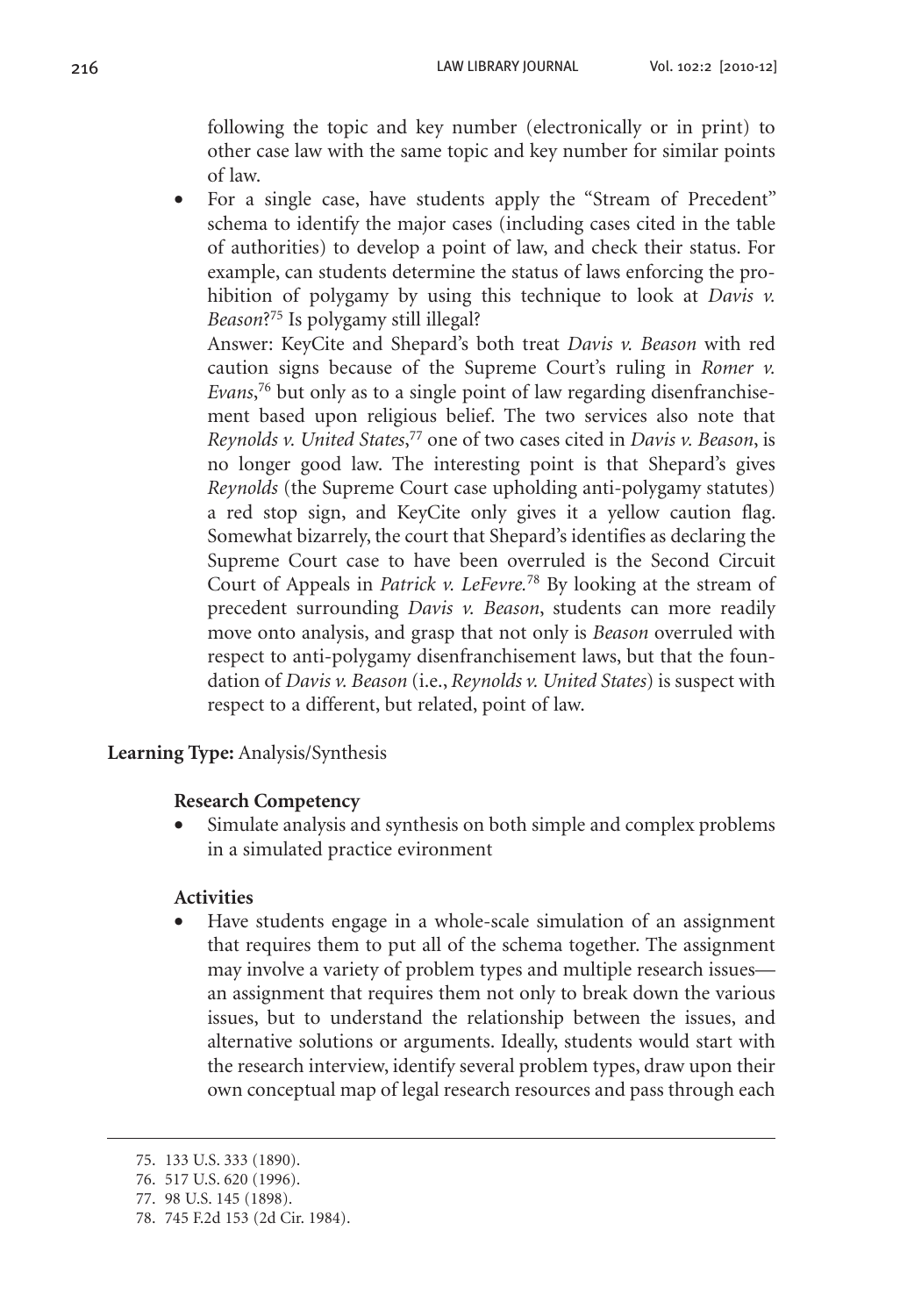step of the research cycle. While they may have mastered many of these skills in isolation, putting them all together in the face of a challenging problem is a new skill in and of itself.

For example, if the students were challenged with a problem like that in figure 3, they should have to first extract the problem in a research interview, work through identifying terms, decide what issues and areas of law are involved, what problem types present themselves, what the appropriate resources are based upon their understanding of the research terrain, and finally pass through every step of the research cycle. The problem in figure 3 also provides the advantage of requiring research in at least two areas of law—copyright and contract law (including drawing upon UCC Article 2, UCITA, and common law). (See figure 4 for illustration of the issues.) The issues in the problem require reasoning by analogy (a type of synthesis) from several bodies of laws, as well as analytical separation of the various issues for research purposes.

## **Learning Type:** Concluding

## **Research Competency**

• Resolve a problem and report a conclusion that takes a position as informed by research

## **Activities**

- Research memoranda, pathfinders, and academic papers are all proper outputs for "concluding"
- To a large extent, pathfinders have the advantage of isolating research from writing (ensuring that attention is given to research), but the disadvanatage of not simulating the law practice environment and not integrating research with writing, which is often an iterative process

## **Learning Type:** Metacognition

## **Research Competencies**

• Reflection on and assessment of research experiences and the ability to critique, modify, and invent research schema

## **Activities**

- Projects requiring reiterative research are excellent activities for honing metacognition because researchers must constantly follow up on new issues or refine old ones, provided that students periodically stop and assess where they are in the process, what is working, and what is not working
- Group presentations of research, including the process by which students obtained results, followed by criticism, can serve as an effective catalyst for metacognition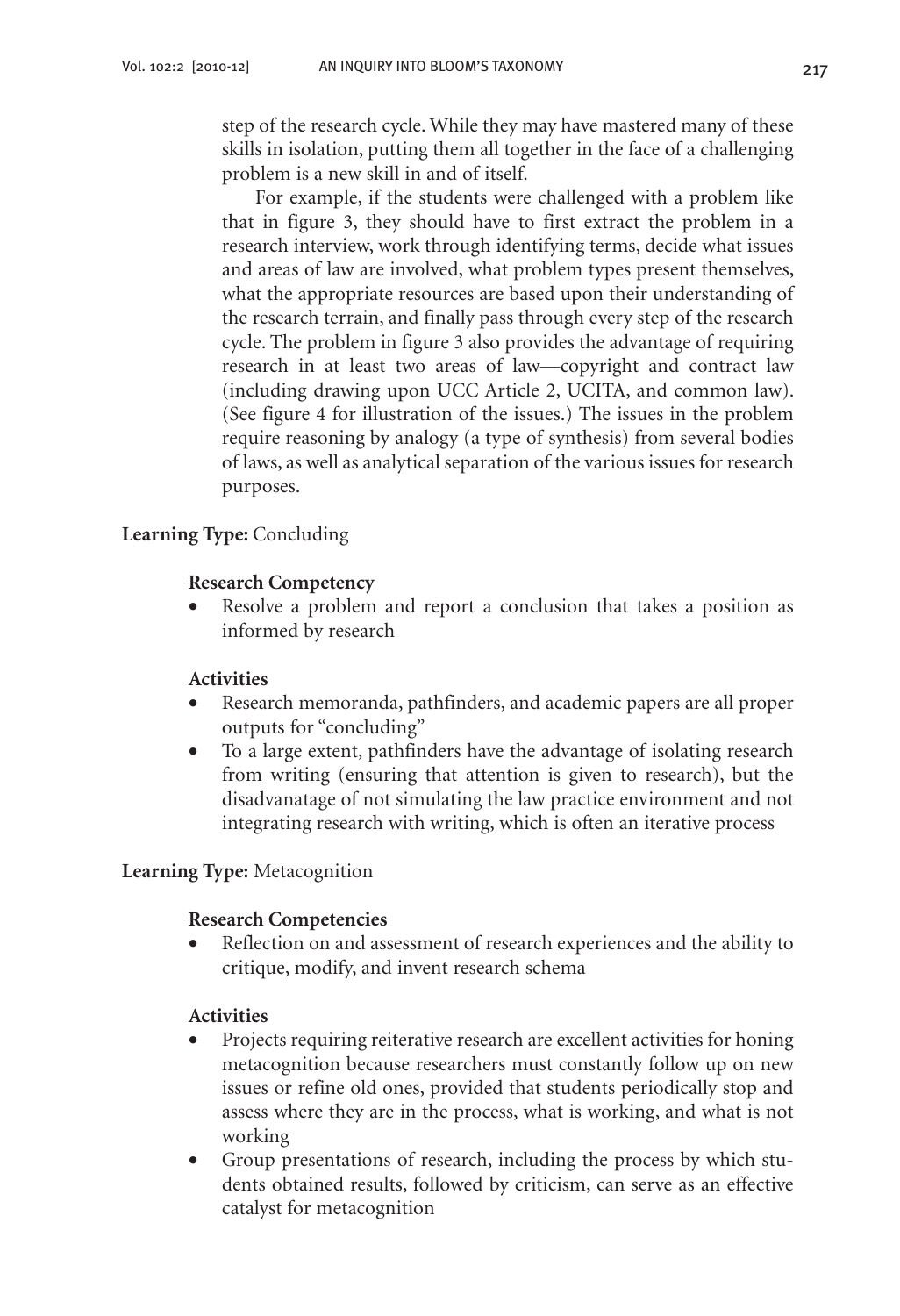- Reflection essays are a frequently used tool and can be adapted for use as research logs or diaries to help cultivate metacognition
- Perhaps most important, exercises in the express recognition, modification, and invention of schema for working research problems, recognizing and catagorizing research resources, and understanding the research process serve as the capstone of legal research skills. For example, one exercise might be to create a heuristic for conducting competitive business intelligence or citation analysis and then have class members compare their checklists.

¶43 The above is meant to be a means to describe the learning activities, assignments, and forms assessments I would need to bring into a general course on legal research. It is the beginning of a syllabus. Its function in this article is to demonstrate the application of an adapted Bloom's Taxonomy. Like my version of Bloom's Taxonomy, it is only a suggestion, and hopefully a source of motivation, for others to apply Bloom to create their own tables for their courses.

#### **In Conclusion: It Is Time to Bloom**

¶44 Our profession lacks sufficient pedagogy, both theory and methodology based on such theory. In this article, I have surveyed our literature, questioning whether there is lack of sufficient dialogue and meager representation of pedagogy as developed in other fields. After explaining Bloom's Taxonomy, I proposed an adapted version, in skeletal form, following it with discussion of the various elements, and finally, I offered an illustration of the taxonomy's practical application for instructional design in legal research courses.

¶45 Notwithstanding my efforts, my greatest fear is that I have gone too far. I may have suggested too much. What is needed is a collaborative effort, a response to the Carnegie Foundation report. After the MacCrate Report, AALL produced *Core Legal Research Competencies*. Now, we need another collaborative response, but this time based upon the theories and resulting methodologies of the leading pedagogues from outside our narrow field.

¶46 It is a season to blossom. It is a day for our profession to rise to the challenge of Curriculum 2.0, to demonstrate our ability to collaborate (already much noted in interlibrary loan and professional service), and to invigorate our intellectual roots with new and better scholarship. To that end, let us earnestly begin.